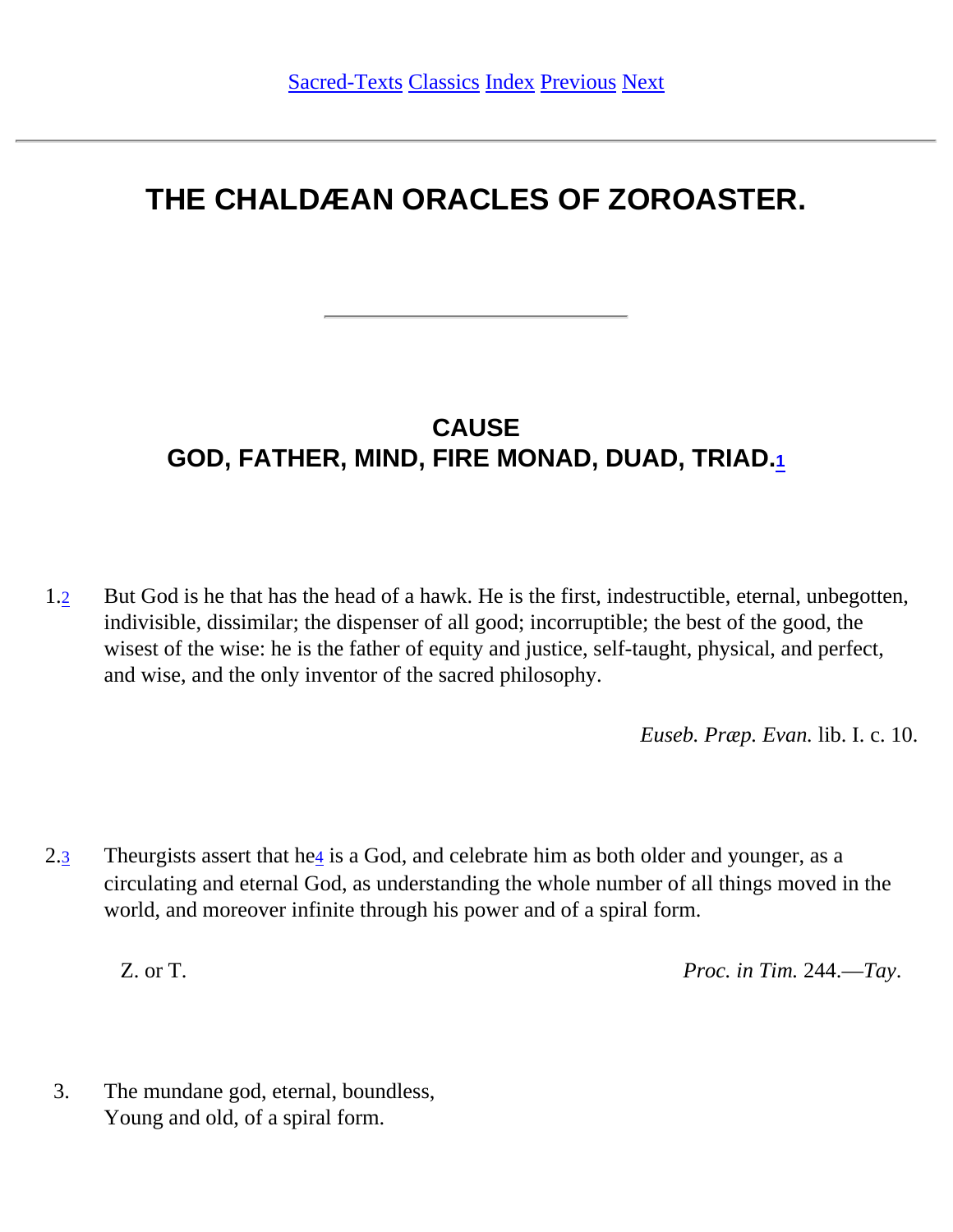- <span id="page-1-0"></span>4. For Eternity[,5](#page-40-0) according to the oracle, is the cause of never-failing life, of unwearied power, and unsluggish energy.
	- T. *Tay*.
- 5. Hence this stable God is called by the gods silent, and is said to consent with mind, and to be known by souls through mind alone.
	- T. *Proc. in Theol.* 321.—*Tay*.
- 6. The Chaldæans call the God (Dionysus or Bacchus) Iao in the Phœnician tongue (instead of the intelligible light), and he is often called Sabaoth, signifying that he is above the seven poles, that is the Demiurgus.

*Lyd. de Mens.* 83.—*Tay*.

7. Containing all things in the one summit of his own hyparxis, he himself subsists wholly beyond.

T. *Procl. in Theol.* 212.—*Tay*.

8. Measuring and bounding all things.

T. *Proc. in Pl. Th.* 386.—*Tay*.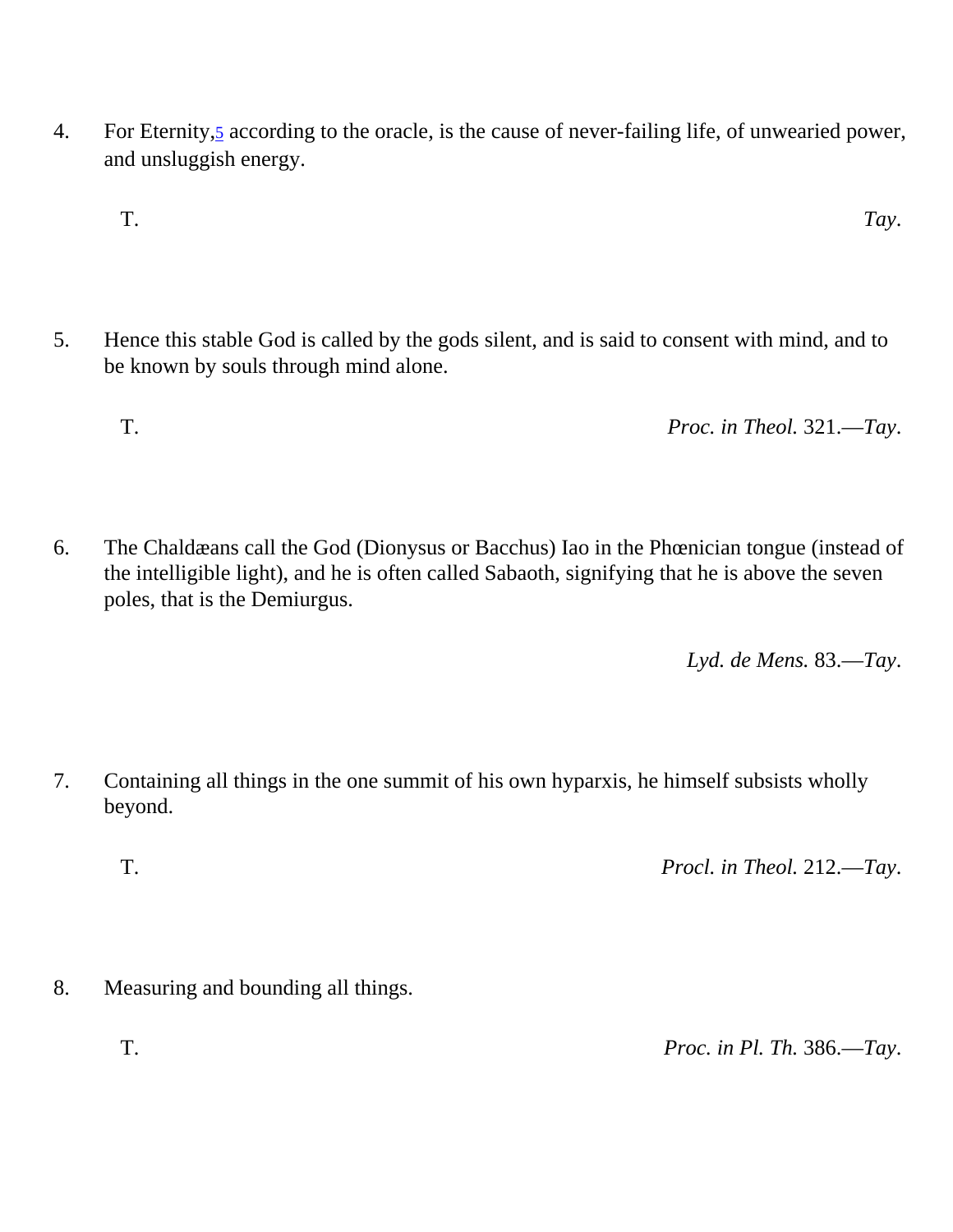- 9. For nothing imperfect circulates from a paternal principle. Z. *Psell*. 38.—*Plet*. 10. The father hurled not forth fear but infused persuasion. Z. *Plet*. 11. . . . . . The Father has hastily withdrawn himself; But has not shut up his own fire in his intellectual power. Z. *Psell*. 30.—*Plet*. 33. 12. Such is the Mind which is there energizing before energy. That it has not gone forth but abode in the paternal depth, And in the adytum according to divinely-nourished silence. T. *Proc. in Tim.* 167. 13. All things are the progeny of one fire. The Father perfected all things, and delivered them over To the second Mind, whom all nations of men call the first. Z. *Psell*. 24.—*Plet*. 30.
- 14. And of the Mind which conducts the empyrean world.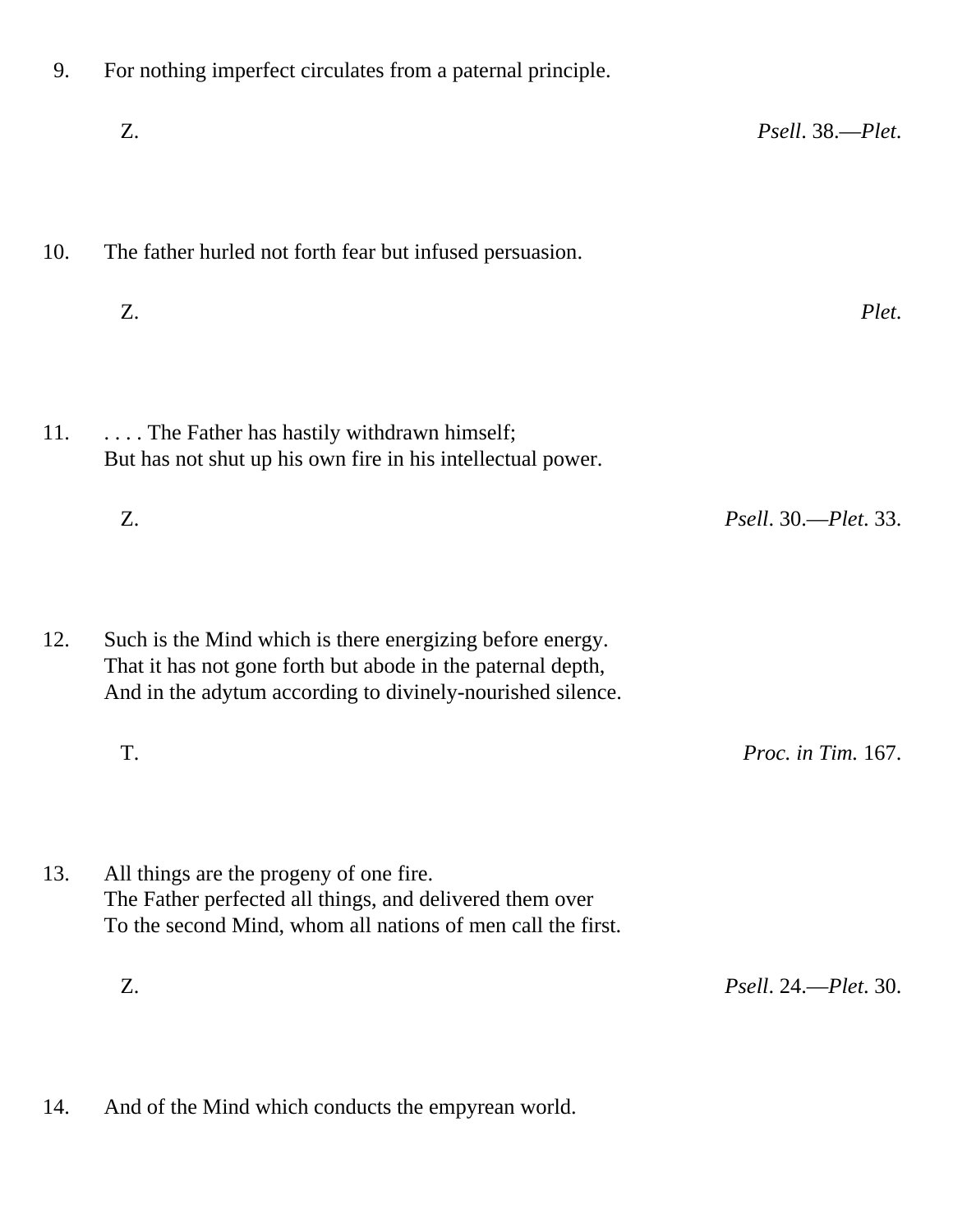| 15. | What the Mind says, it says by understanding.                                                                           |                         |  |
|-----|-------------------------------------------------------------------------------------------------------------------------|-------------------------|--|
|     | Z.                                                                                                                      | <i>Psell.</i> 35.       |  |
|     |                                                                                                                         |                         |  |
| 16. | Power is with them, but Mind is from him.                                                                               |                         |  |
|     | T.                                                                                                                      | Proc. in Plat. Th. 365. |  |
|     |                                                                                                                         |                         |  |
| 17. | The Mind of the Father riding on attenuated rulers<br>Which glitter with the furrows of inflexible and implacable Fire. |                         |  |
|     | T.                                                                                                                      | Proc. in Crat.-Tay.     |  |
|     |                                                                                                                         |                         |  |
| 1Q  | After the naternal conception                                                                                           |                         |  |

18. . . . . . . After the paternal conception I the Soul reside, a heat animating all things. . . . . . . For he placed Mind in Soul and Soul in dull Body, The Father of Gods and Men so placed them in ours.

Z. or T. *Proc. in Tim.* 124.

19. Natural works coexist with the intellectual light Of the Father. For it is the Soul, which adorned the great heaven And which adorns it after the Father. But her horns are established on high.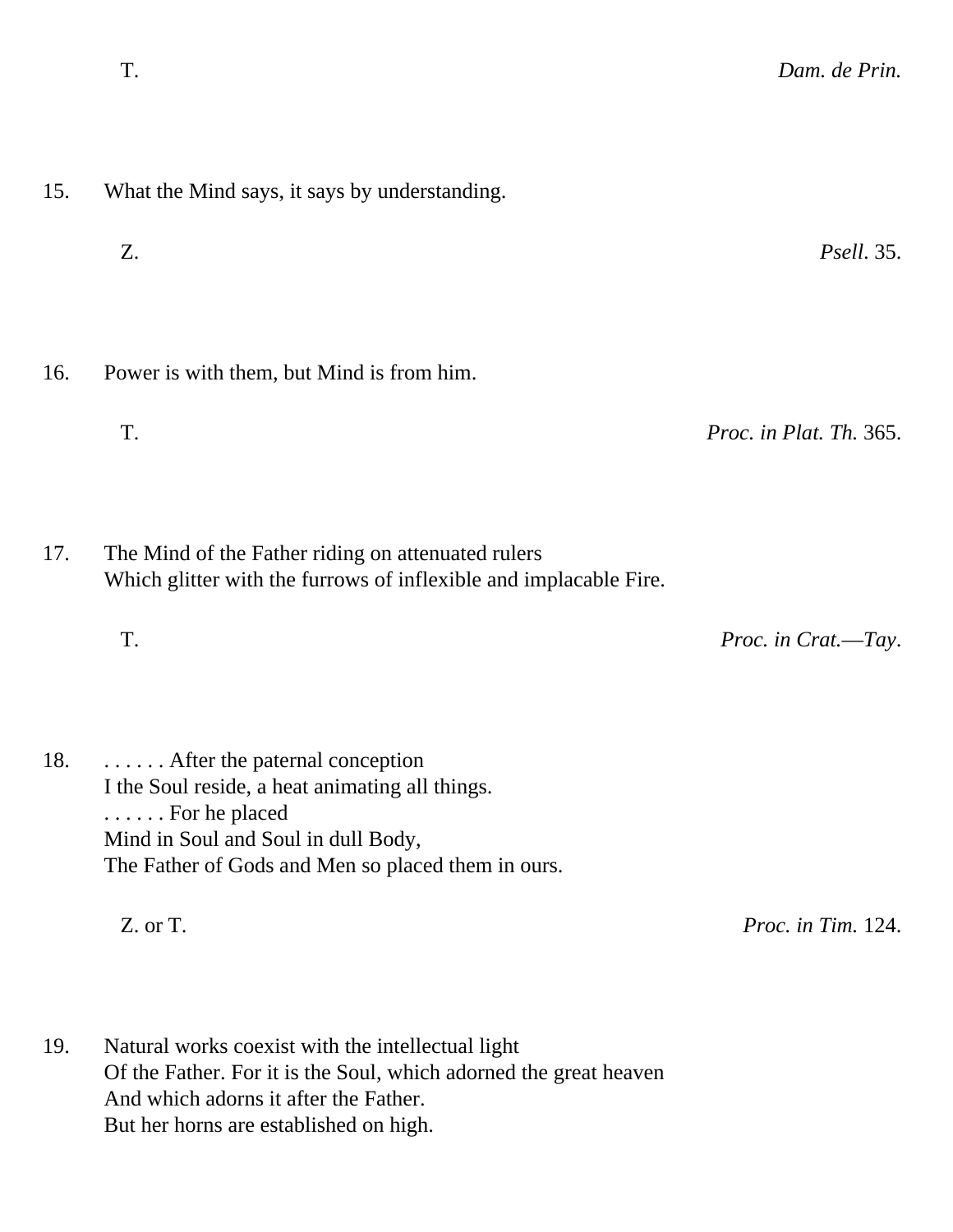- 20. The Soul, being a bright fire, by the power of the father, Remains immortal, and is mistress of life, And fills up many of the recesses of the world.
	- Z. *Psell*. 28.—*Plet*. 11.
- 21. The channels being intermixed, she performs the works of incorruptible fire.
	- Z. or T. *Proc. in Pl. Polit.* 399.

22. For the Fire which is first beyond did not shut up his power In matter by works but by mind: For the framer of the fiery world is the Mind of Mind.

- T. *Proc. in Theol.* 333.—*in Tim.* 157.
- 23. Who first sprung from Mind Clothing fire with fire, binding them together that he might mingle The fountainous craters, while he preserved the flower of his own fire.

T. *Proc. in Parm.*

24. Thence a fiery whirlwind drawing the flower of glowing fire, Flashing into the cavities of the worlds; for all things from thence Begin to extend downwards their admirable rays.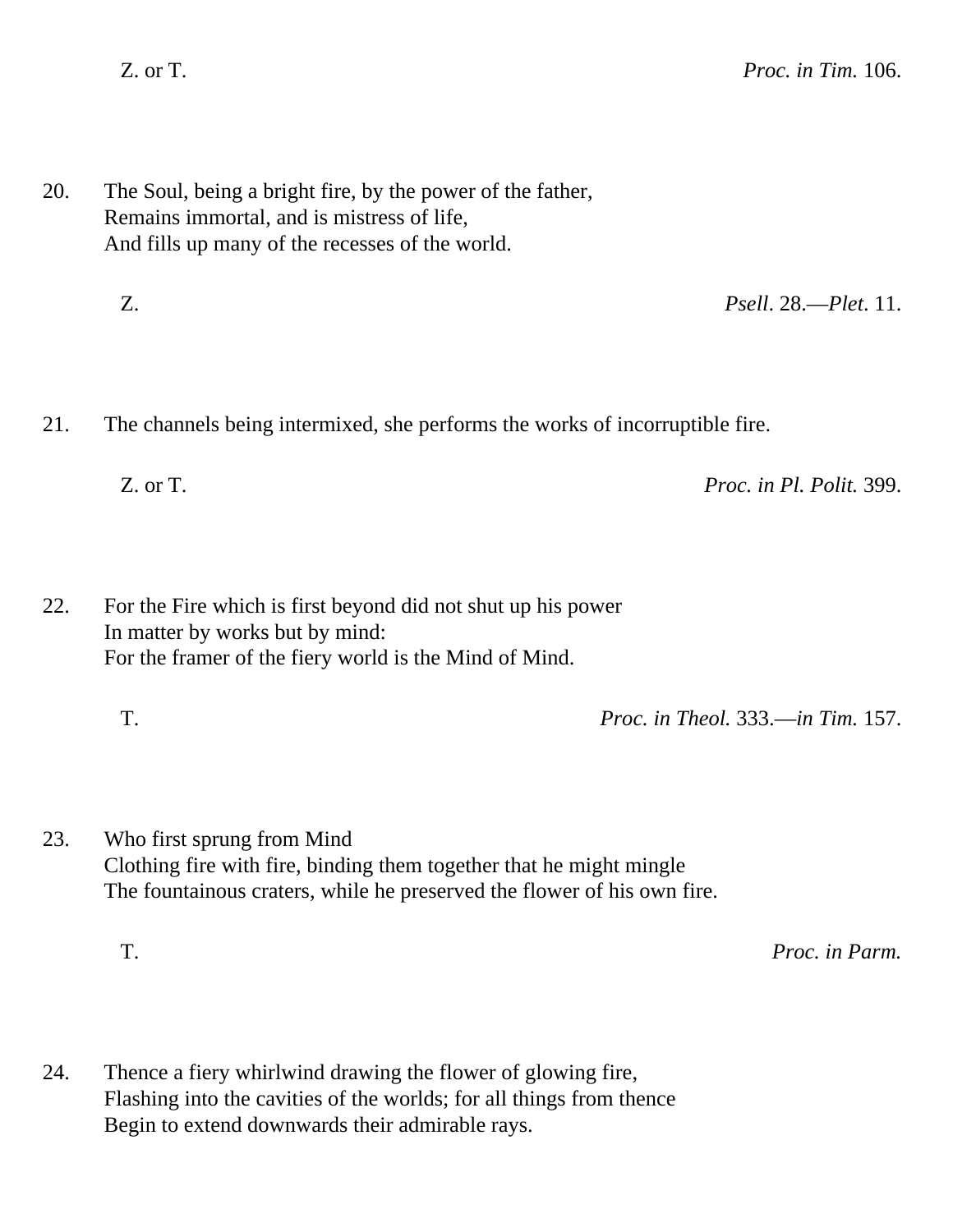| 26. | The Monad is extended which generates two.                                                                                       |                     |
|-----|----------------------------------------------------------------------------------------------------------------------------------|---------------------|
|     | T.                                                                                                                               | Proc. in Euc. 27.   |
| 27. | For the Duad sits by this, and glitters with intellectual sections,<br>To govern all things, and to order each.                  |                     |
|     | T.                                                                                                                               | Proc. in Plat. 376. |
| 28. | The Mind of the Father said that all things should be cut into three:<br>His will assented, and immediately all things were cut. |                     |
|     | T.                                                                                                                               | Proc. in Parm.      |
| 29. | The Mind of the eternal Father said into three,<br>Governing all things by Mind,                                                 |                     |
|     | T.                                                                                                                               | Proc. in Tim.       |

T. *Proc. in Euc.* 27.

<span id="page-5-0"></span> $25.\overline{6}$  $25.\overline{6}$  $25.\overline{6}$  The Monad is there first where the paternal Monad subsists.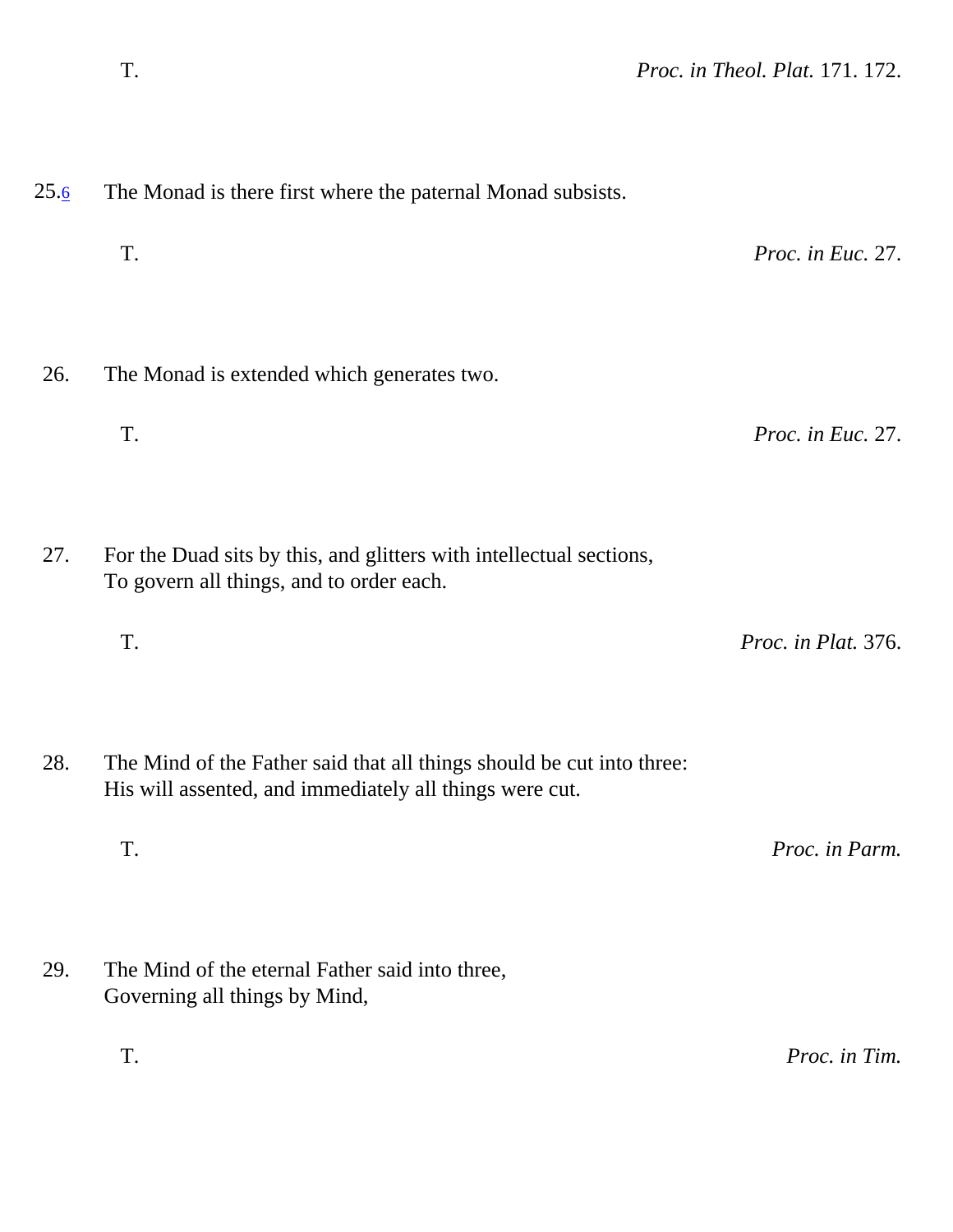*Lyd. de Men.* 20.—*Tay*. 31. All things are governed in the bosoms of this triad. *Lyd. de Men.* 20.—*Tay*. 32. All things are governed and subsist in these three. T. *Proc. in I. Alcib.* 33. For you may conceive that all things serve these three principles. T. *Dam. de Prin.* 34. From these flows the body of the Triad, being pre-existent, Not the first, but that by which things are measured. Z. or T. *Anon*. 35. And there appeared in it virtue, and wisdom, And multiscient truth. Z. or T. *Anon*.

30. The Father mingled every Spirit from this Triad.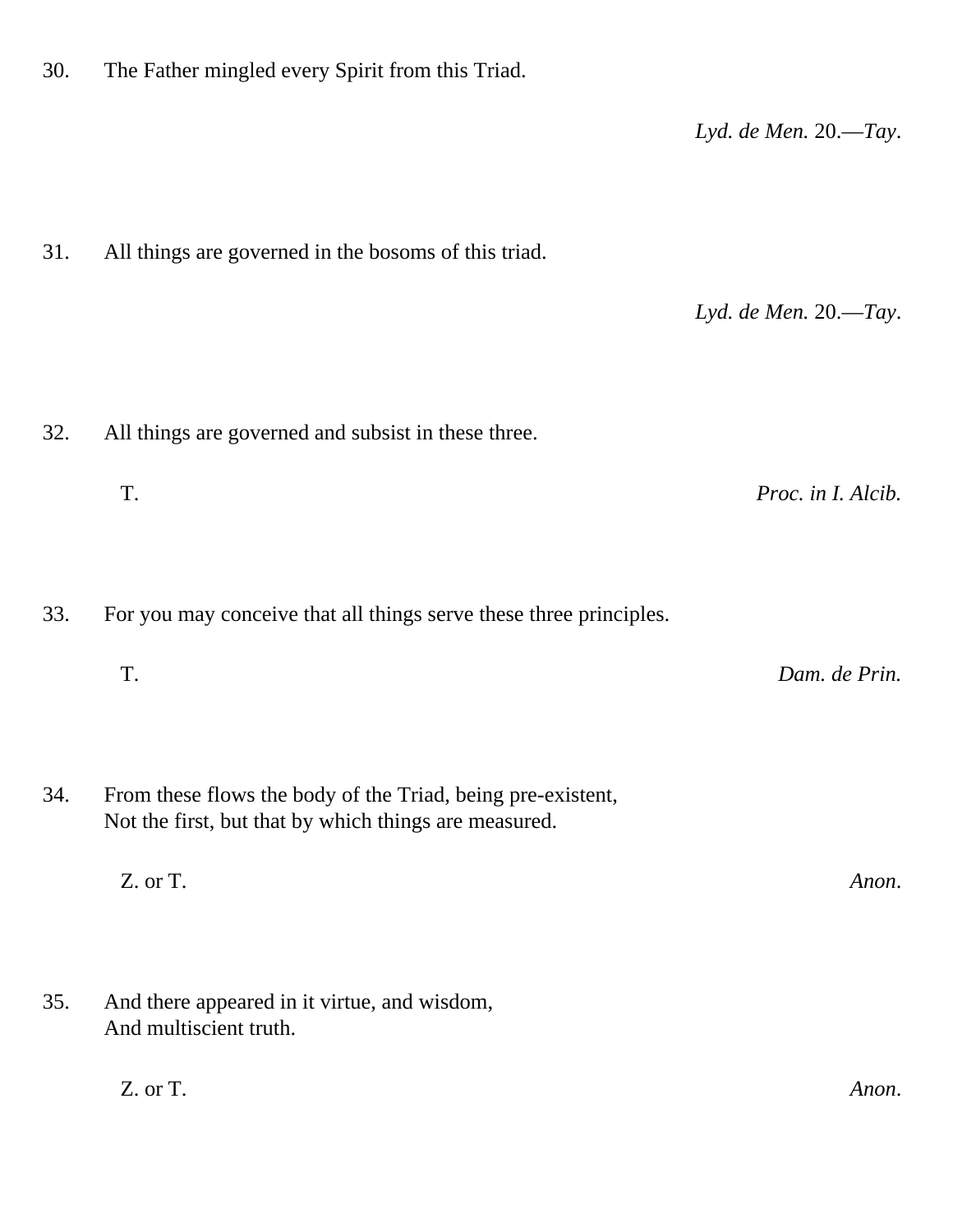- 36. For in the whole world shineth a Triad, over which a Monad rules.
	- T. *Dam. in Parm.*
- 37. The first is the sacred course . . . . , but in the middle Air, the third the other which cherisheth the earth in fire.
	- Z. or T. *Anon*.
- 38. Abundantly animating light, fire, ether, worlds.
	-

Z. or T. *Simp. in Phys.* 143.

### <span id="page-7-0"></span>**IDEAS[7](#page-40-2) INTELLIGIBLES, INTELLECTUALS, IYNGES, SYNOCHES, TELETARCHÆ, FOUNTAINS, PRINCIPLES, HECATE AND DÆMONS.**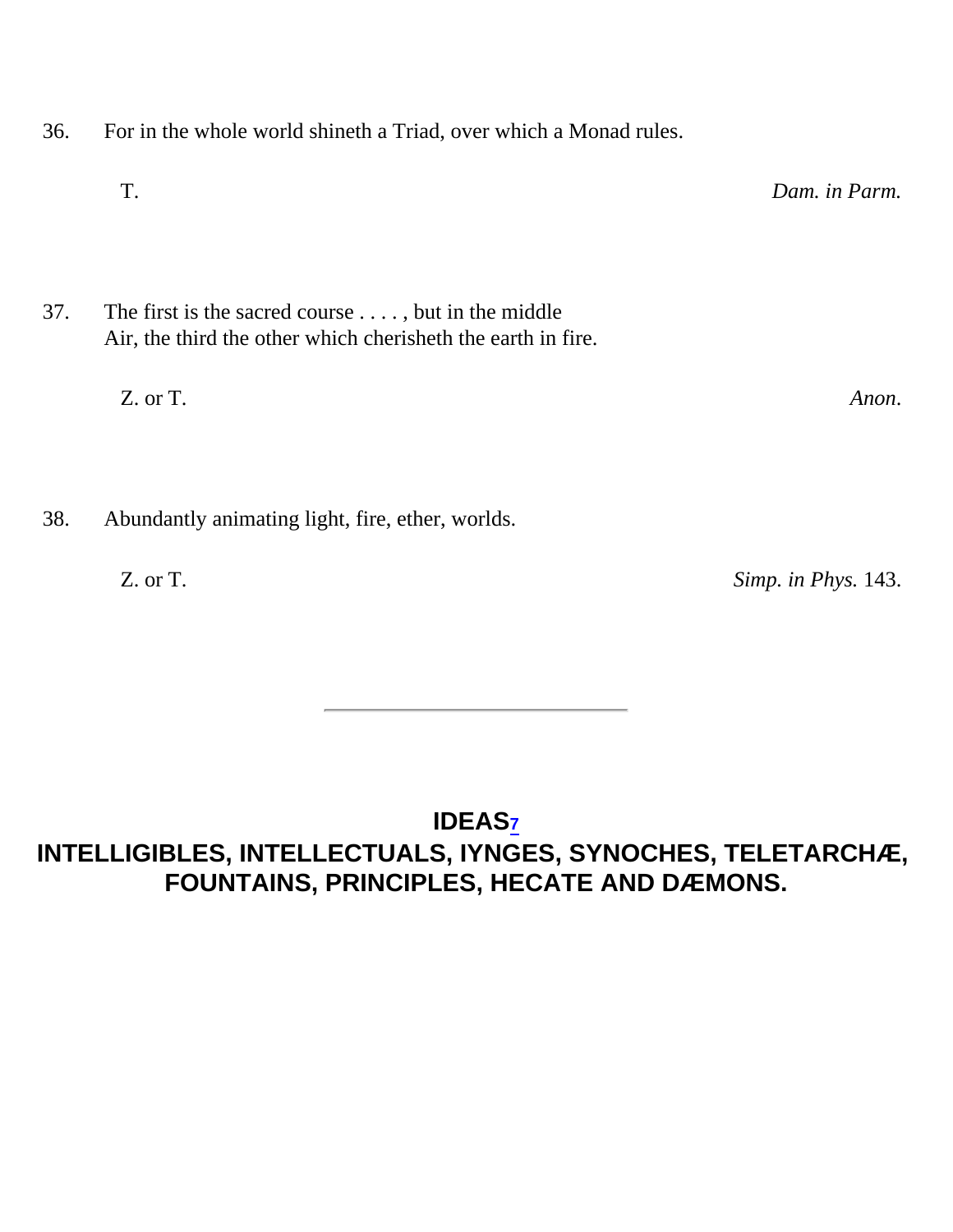39. The Mind of the Father made a jarring noise, understanding by unwearied counsel Omniform ideas: which flying out from one fountain They sprung forth: for from the Father was the will and the end; (By which they are connected with the Father According to alternate life from several vehicles,) But they were divided, being by intellectual fire distributed Into other Intellectuals: For the king previously placed before the multiform world An intellectual, incorruptible pattern, the print of whose form Is promoted through the world, according to which things the world appeared Beautified with all-various Ideas; of which there is one fountain, From this the others rush forth distributed, And separated about the bodies of the world, and are borne Through its vast recesses like swarms Turning themselves on all sides in every direction, They are Intellectual conceptions from the paternal fountain, Partaking abundantly the flower of Fire in the point of restless time, But the primary self-perfect fountain of the Father Poured forth these primogenial ideas.

Z. or T. *Proc. in Parm.*

40. These being many ascend flashingly into the shining worlds And in them are contained three summits.

T. *Dam. in Parm.*

41. They are the guardians of the works of the Father And of the one Mind, the Intelligible.

T. *Proc. in Th. Plat.* 205.

<span id="page-8-0"></span>42.[8](#page-40-3) All things subsist together in the Intelligible world.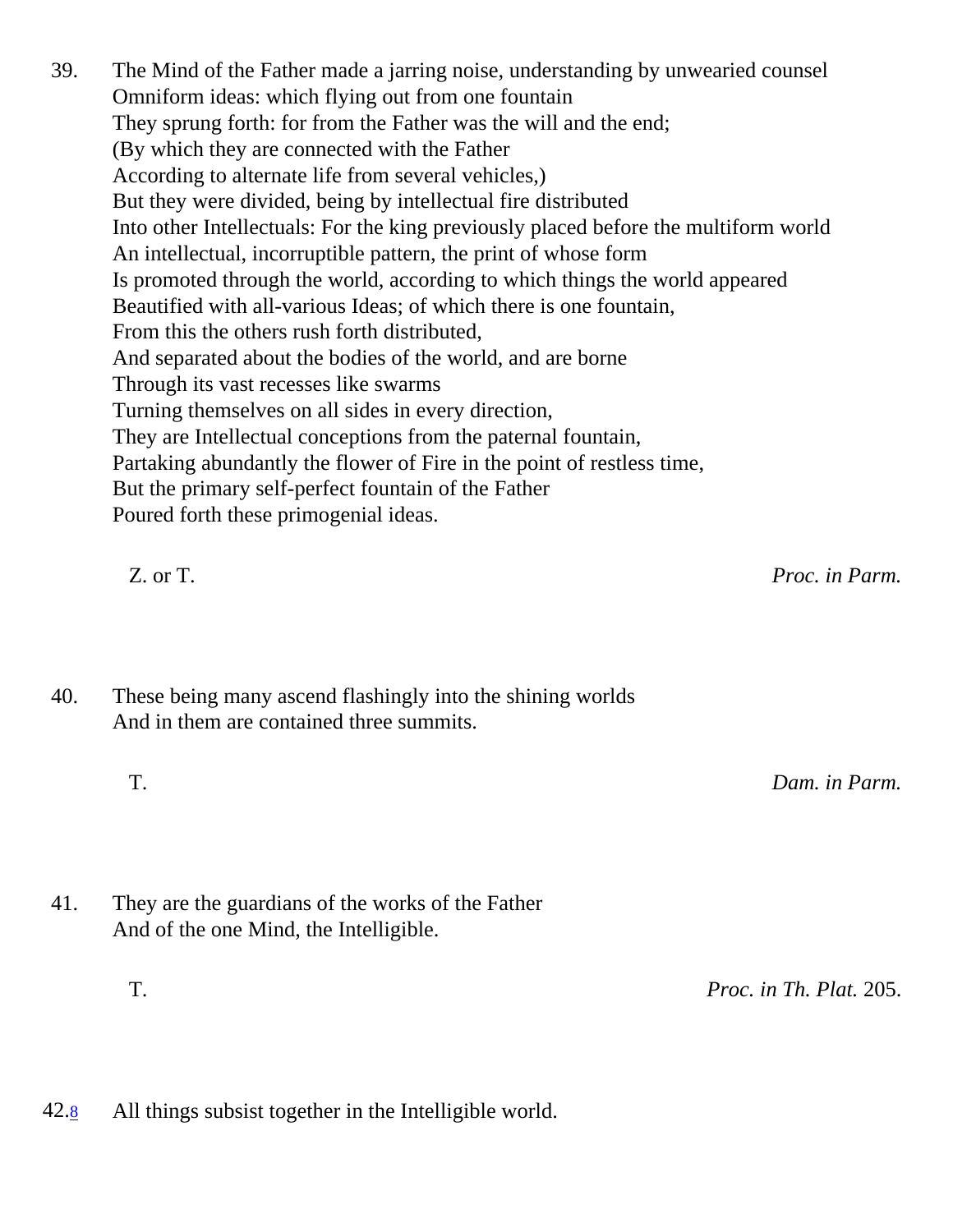- 43. But all Intellect understands the deity, for Intellect is not without the Intelligible, And the Intelligible does not subsist apart from Intellect.
	- Z. or T. *Dam*.
- 44. For Intellect is not without the Intelligible: it does not subsist apart from it.
	- Z. or T. *Proc. Th. Plat.* 172.
- 45. By Intellect he contains the Intelligibles, but introduces the Soul into the worlds.
- 46. By Intellect he contains the Intelligibles, but introduces Sense into the worlds.
	- T. *Proc. in Crat.*
- 47. For the paternal Intellect, which understands Intelligibles, And adorns things ineffable, has sowed symbols through the world.
	- T. *Proc. in Crat.*
- 48. This order is the beginning of all section.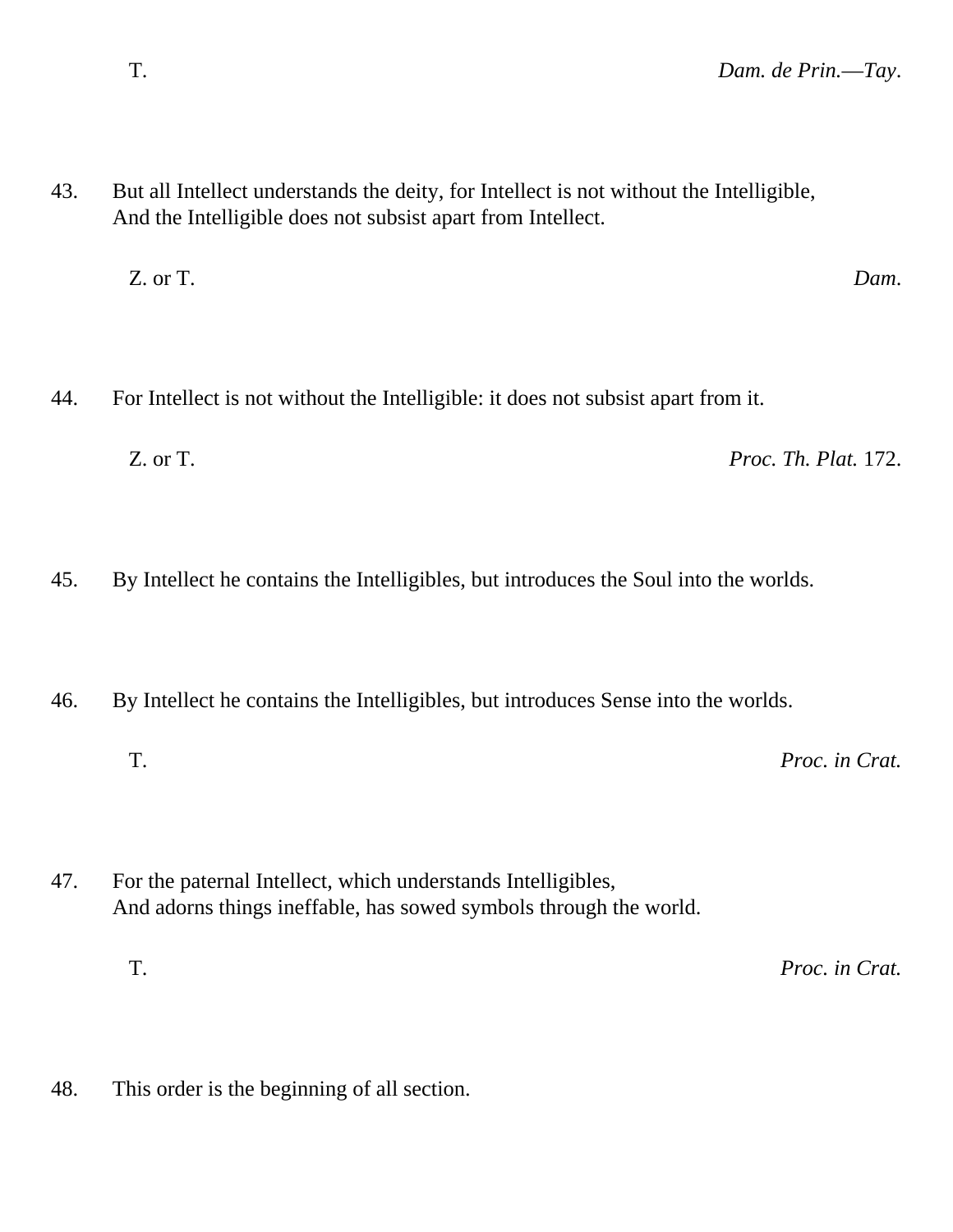- 49. The Intelligible is the principle of all section.
	- T. *Dam. de Prin.*
- 50. The Intelligible is food to that which understands.
	- T. *Dam. de Prin.*
- 51. The oracles concerning the orders exhibits it prior to Heaven as ineffable, and add— It has mystic silence.
	- T. *Proc. in Crat.*—*Tay*.
- 52. The oracle calls the Intelligible causes Swift, and asserts that proceeding from the Father, they run to him.
	- T. *Proc. in Crat.*—*Tay*.
- <span id="page-10-0"></span>53.[9](#page-40-4) Those natures are both Intellectual and Intelligible, which, themselves possessing intellection, are the objects of intelligence to others.

T. *Proc. Th. Plat.* 179.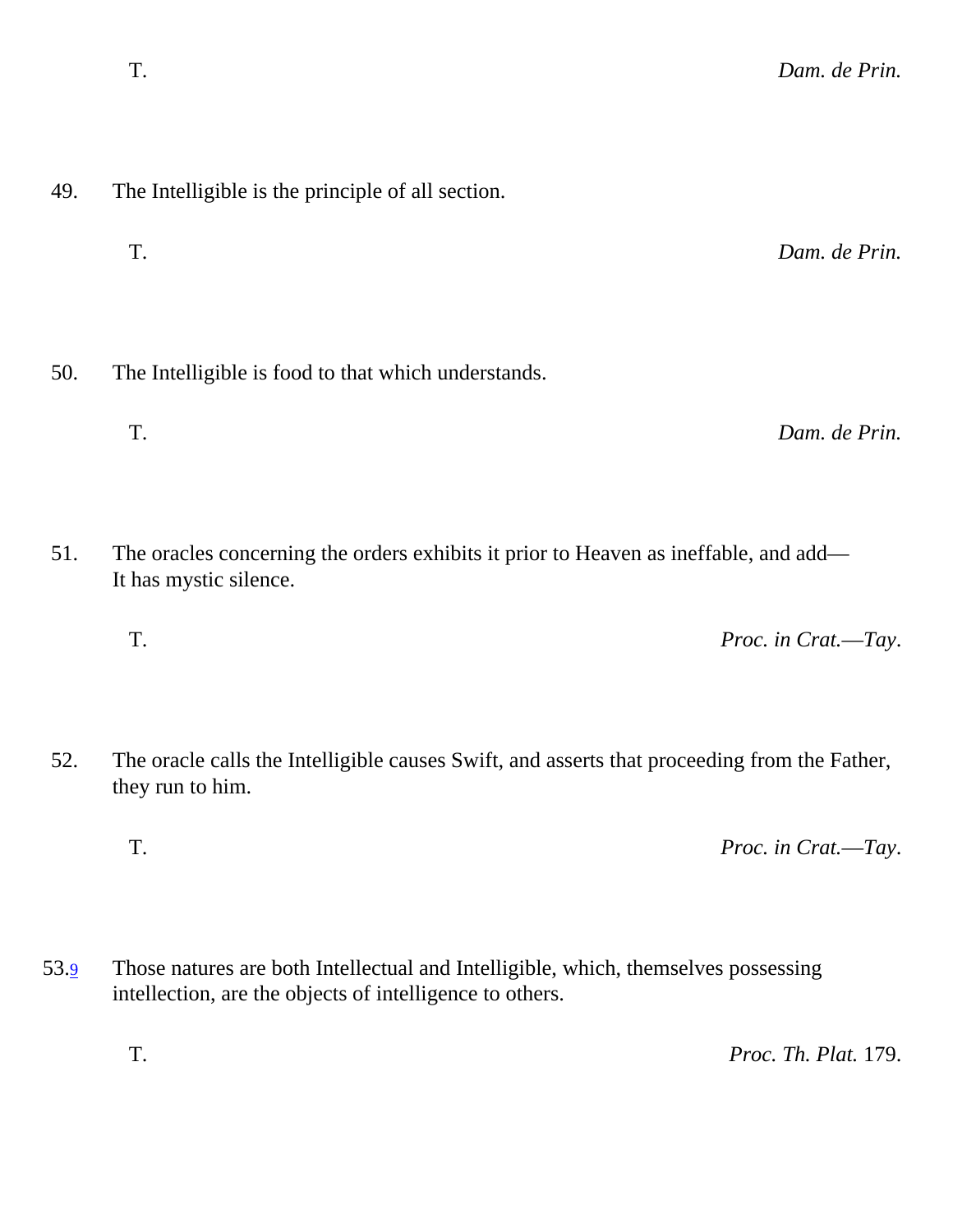- 54. The intelligible Iynges themselves understand from the Father; By ineffable counsels being moved so as to understand. Z. *Psell*. 41.—*Plet*. 3l.. 55. Because it is the operator, because it is the giver of life-bearing fire. Because it fills the life-producing bosom of Hecate. And it instils into the Synoches the enlivening strength of Fire Endued with mighty power. T. *Proc. in Tim.* 128. 56. He gave to his own whirlwinds to guard the summits, Mingling the proper force of his own strength in the Synoches. T. *Dam. de Prin.* 57. But likewise as many as serve the material Synoches. T.
- 58. The Teletarchs are comprehended in the Synoches.
	- T. *Dam. de Prin.*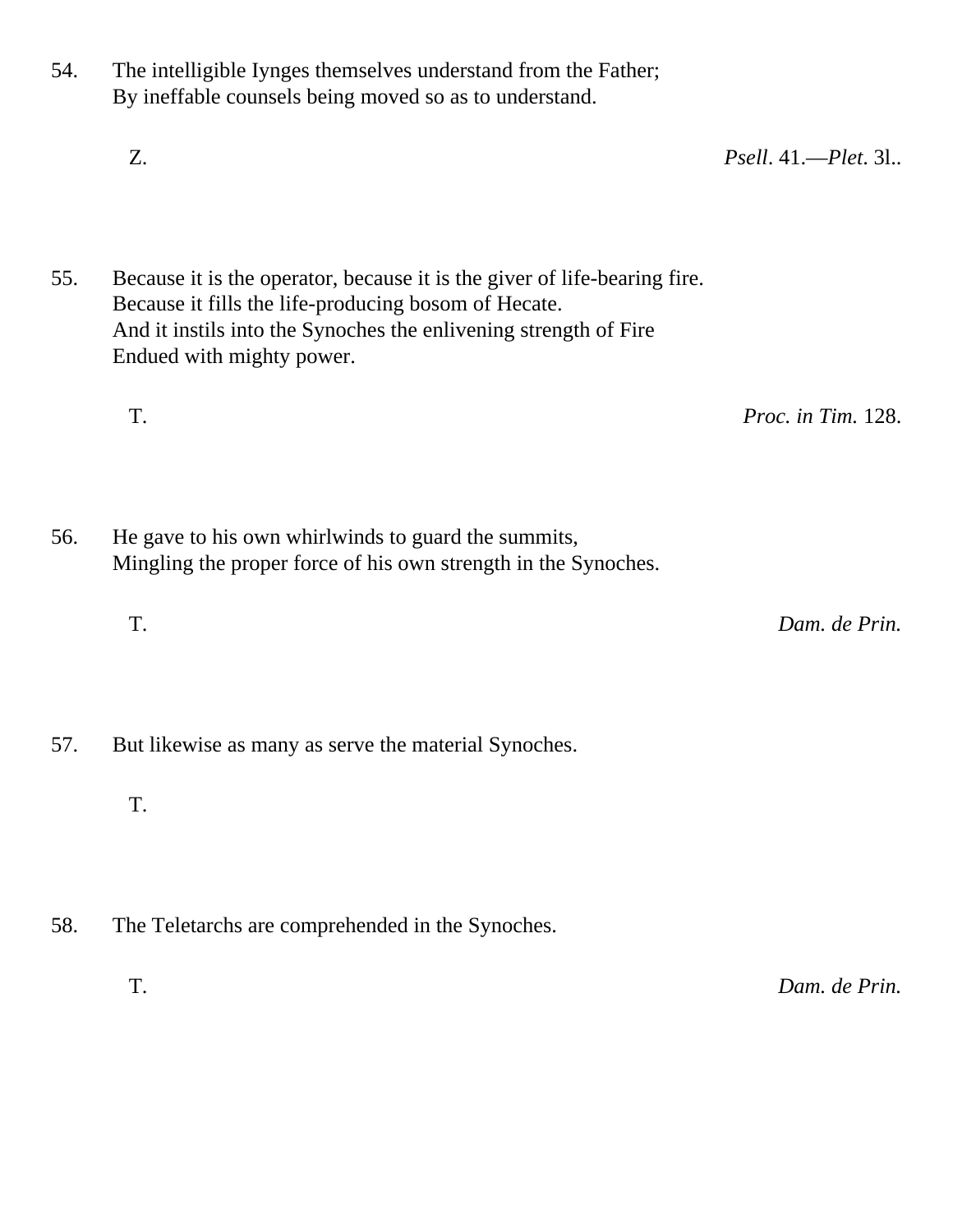| T.<br>60.<br>For it is the bound of the paternal depth, and the fountain of the Intellectuals.                                          |                     |  |
|-----------------------------------------------------------------------------------------------------------------------------------------|---------------------|--|
|                                                                                                                                         | Proc. in Crat.-Tay. |  |
|                                                                                                                                         |                     |  |
| T.                                                                                                                                      | Dam. de Prin.       |  |
| 61.<br>$\ldots$ . For he is a power<br>Of circumlucid strength, glittering with Intellectual sections.                                  |                     |  |
| T.                                                                                                                                      | Dam.                |  |
| 62.<br>He glitters with Intellectual sections, but has filled all things with love.                                                     |                     |  |
| T.                                                                                                                                      | Dam.                |  |
| 63.<br>To the Intellectual whirlwinds of Intellectual fire all things<br>Are subservient, through the persuasive counsel of the Father. |                     |  |
| T.                                                                                                                                      | Proc. in Parm.      |  |

64. Oh how the world has inflexible Intellectual rulers.

<span id="page-12-0"></span>59.[10](#page-40-5) Rhea the fountain and river of the blessed Intellectuals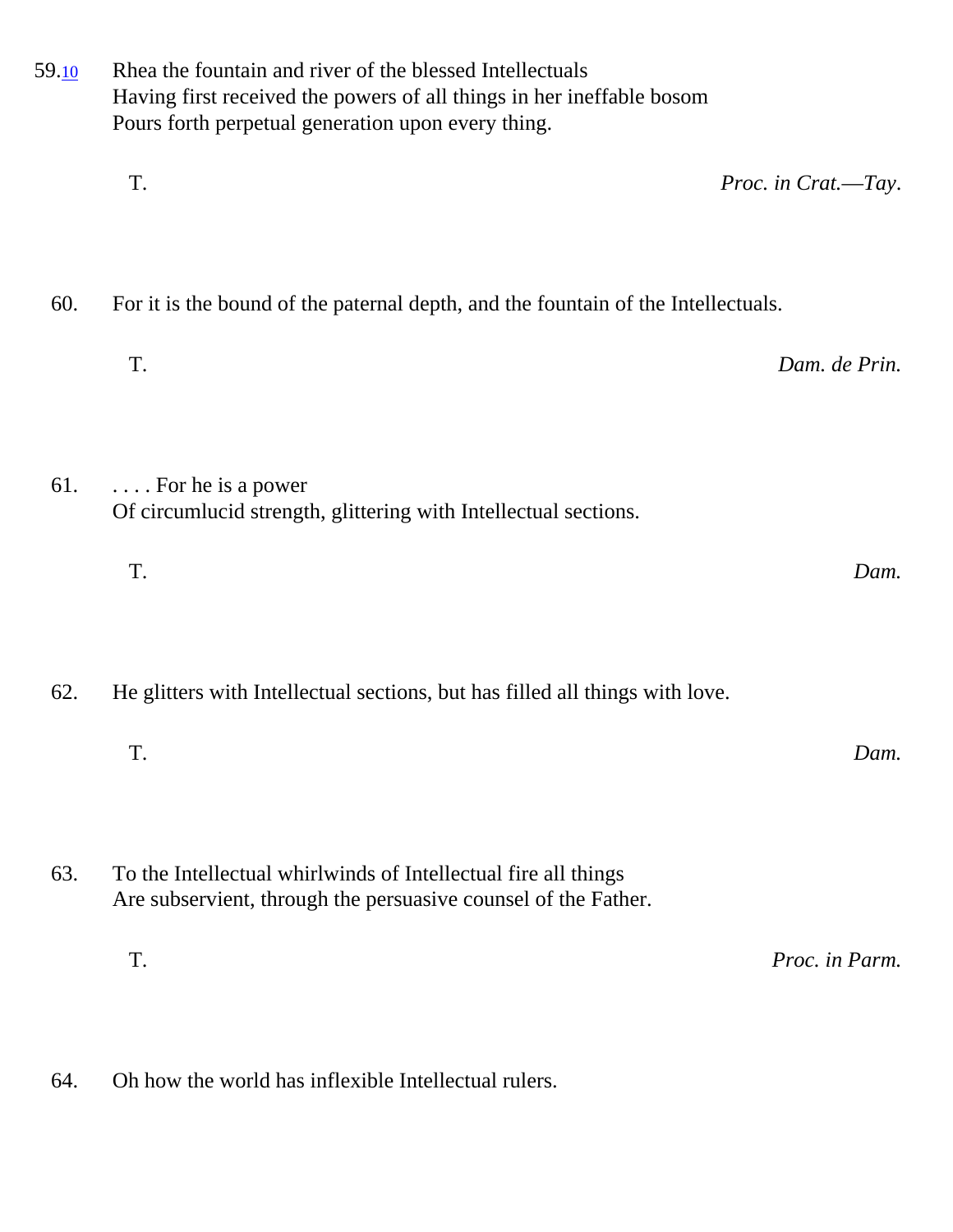T. 66. From him leap forth all implacable thunders, And the whirlwind receiving bosoms of the all-splendid strength Of the Father-begotten Hecate; and he who begirds the flower of fire And the strong spirit of the poles, all fiery beyond. T. *Proc. in Crat.* 67. Another fontal, which leads the empyreal world. Z. or T. *Proc. in Tim.* 68. The fountain of fountains, and the boundary of all fountains. T. *Dam. de Prin.* 69. Under two minds the life-generating fountain of souls is comprehended. T. *Dam. de Prin.*  $70.11$  $70.11$  Beneath them lies the principal of the immaterials.

65. The centre of Hecate corresponds with that of the fathers.

<span id="page-13-0"></span>

Z. or T. *Dam. in Parm.*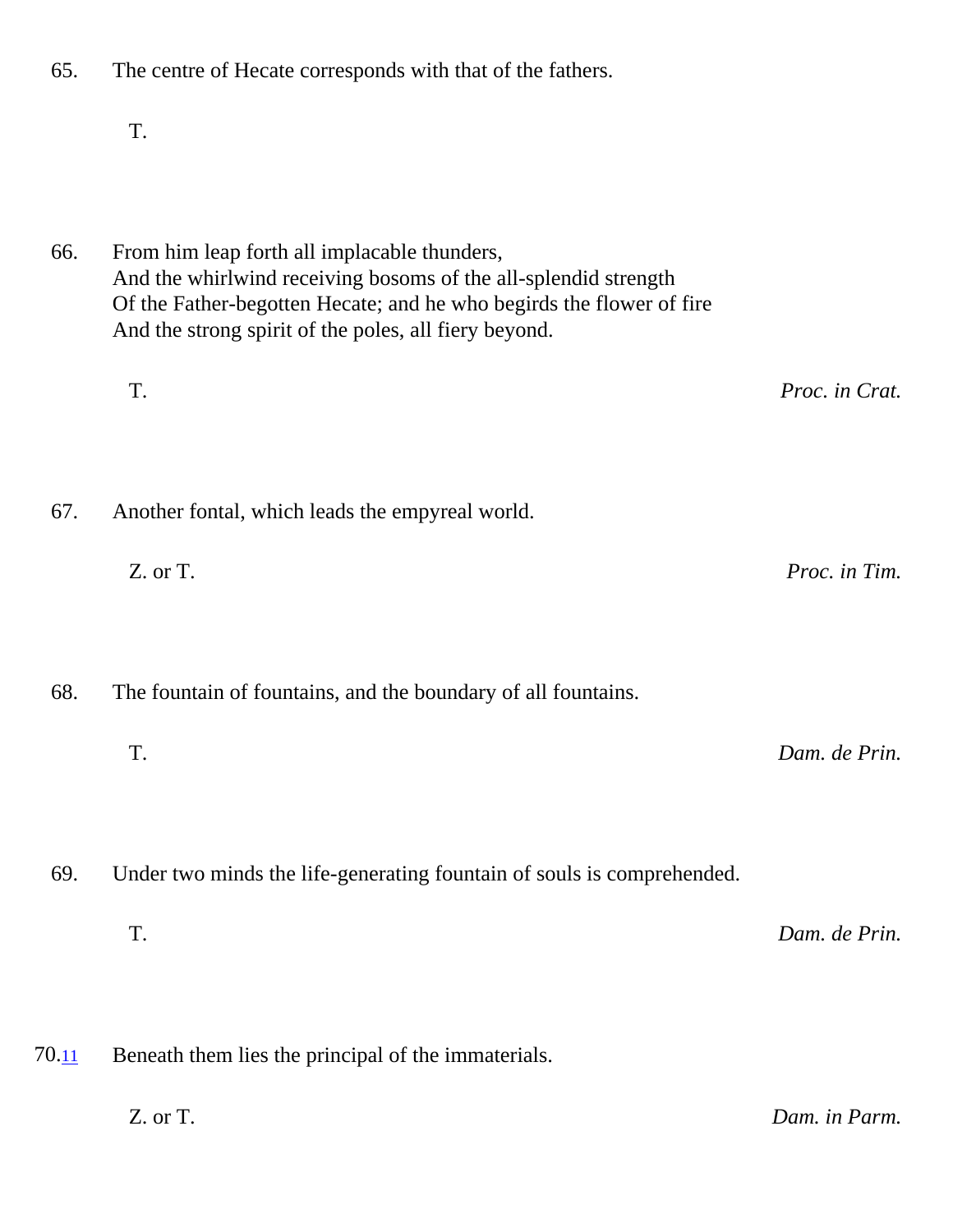71. Father-begotten light, for he alone having gathered from the strength of the Father The flower of mind has the power of understanding, the paternal mind; To instil into all fountains and principles the power Of understanding, and of always remaining in a ceaseless revolution,

T. *Proc. in Tim.* 242.

72. All fountains and principles whirl round, And always remain in a ceaseless revolution.

Z. or T. *Proc. in Parm.*

- 73. The Principles, which have understood the Intelligible works of the Father He has clothed in sensible works and bodies, Being the intermediate links standing to communicate between the Father and Matter, Rendering apparent the images of unapparent natures, And inscribing the unapparent in the apparent frame of the world.
	- Z. or T. *Dam. de Prin.*
- 74. Typhon, Echidna, and Python, being the progeny of Tartarus and Earth, which is conjoined with Heaven, form as it were a certain Chaldaic triad, which is the inspector of the whole disordered fabrication.

T. *Olymp in Phæd.*—*Tay*.

75. Irrational dæmons derive their subsistence from the aërial rulers, wherefore the oracle says, Being the charioteer of the aërial, terrestrial, and aquatic dogs.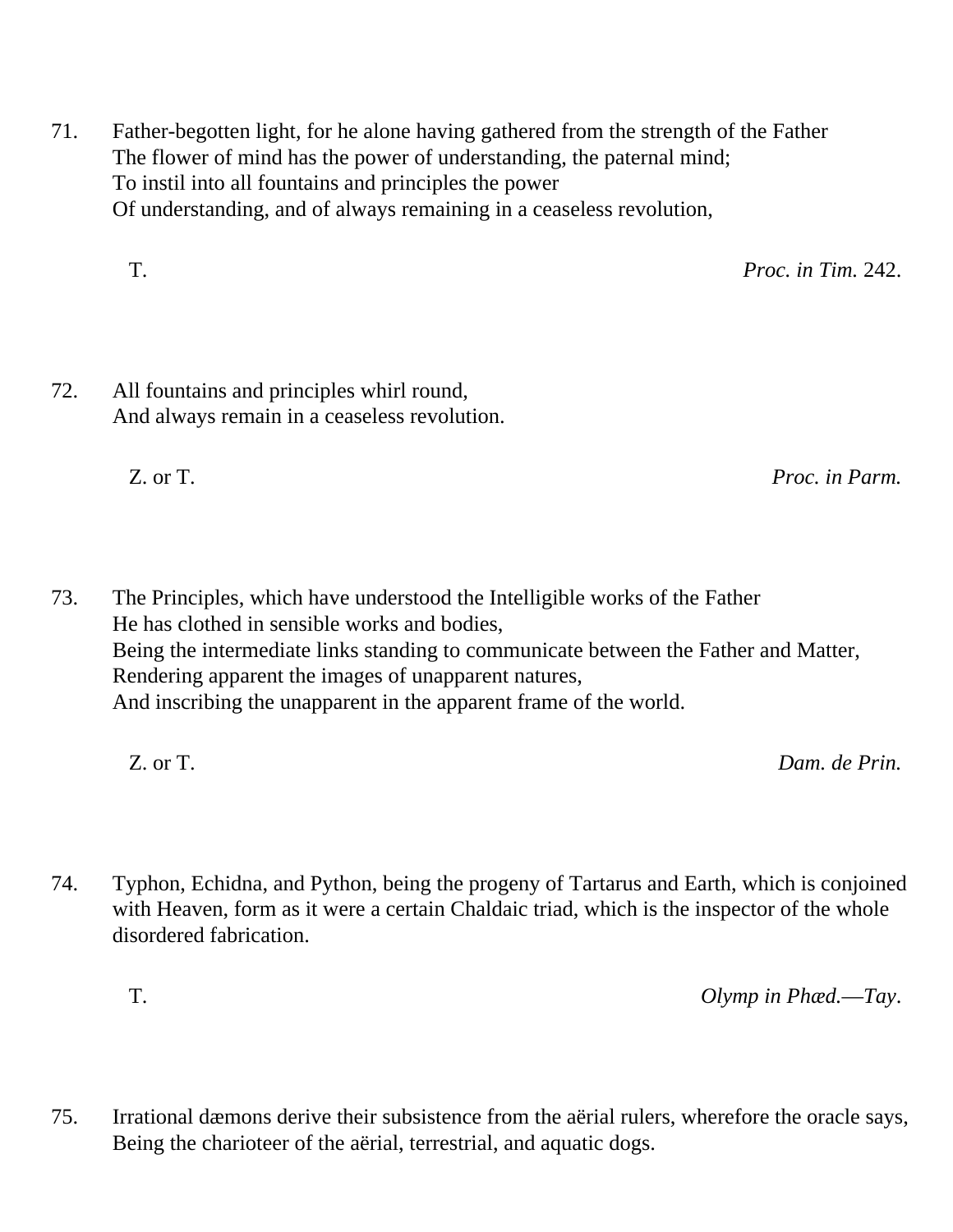76. The aquatic, when applied to divine natures, signifies a government inseparable from water, and hence the oracle calls the aquatic gods water walkers.

T. *Proc. in Tim.* 270.—*Tay*.

77. There are certain aquatic dæmons whom Orpheus called Nereides in the more elevated exhalations of water such as appear in this cloudy air, whose bodies are sometimes seen, as Zoroaster thinks, by more acute eyes, especially in Persia and Africa.

T. *Fic. de Im. Am.* 123.—*Tay*.

### **PARTICULAR SOULS. SOUL, LIFE, MAN.**

- 78. These things the Father conceived, and the mortal was animated for him.
	-

T. *Proc. in Tim.* 336.

79. For the Father of gods and men placed the mind in soul, But in body he placed you.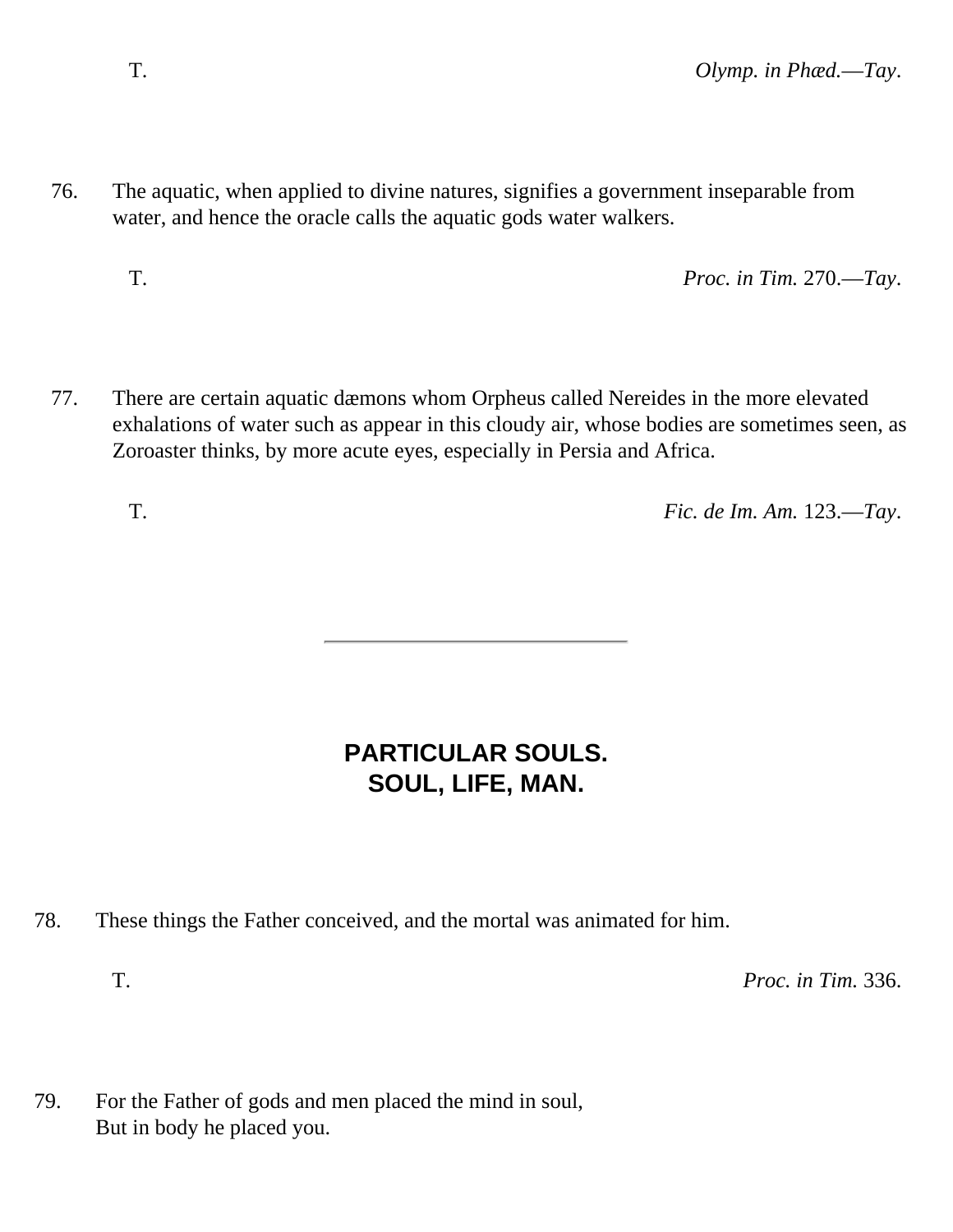- 80. The paternal mind has sowed symbols in the souls.
	- Z. *Psell*. 26—*Plet*. 6.
- 81. Having mingled the vital spark from two according substances, Mind and Divine Spirit, as a third to these he added Holy Love, the venerable charioteer uniting all things.

*Lyd. de Men.* 3.—*Tay*.

82. Filling the soul with profound love.

Z. or T. *Proc. in Pl. Theol.* 4.

- 83. The Soul of men will in a manner clasp God to herself. Having nothing mortal she is wholly inebriated from God, For she glories in the harmony under which the mortal body exists.
	- Z. *Psell*. 17.—*Plet*. 10.
- 84. The more powerful souls perceive truth through themselves, and are of a more inventive nature. "Such souls are saved through their own strength," according to the oracle.

T. *Proc. in I. Alc.*—*Tay*.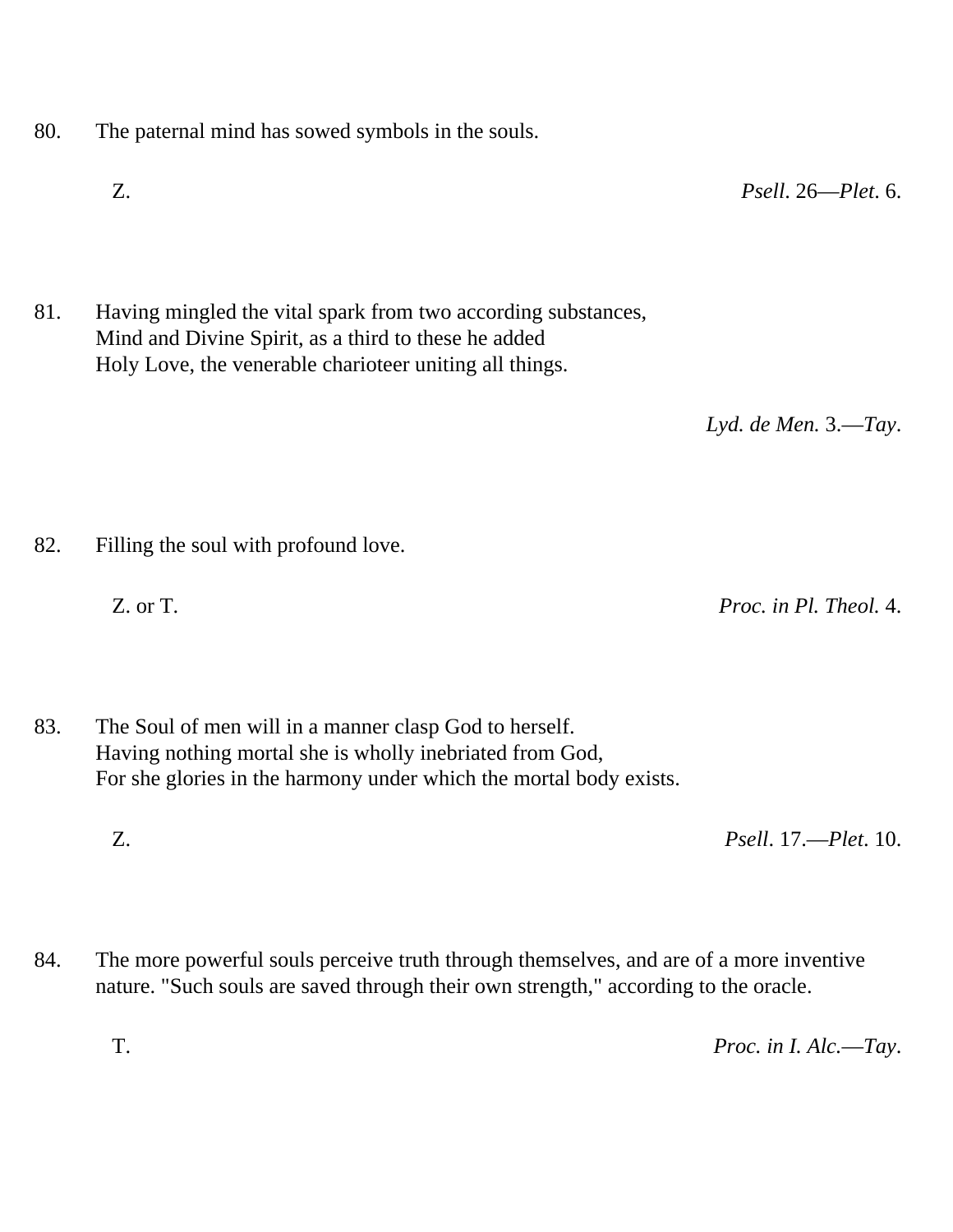85. The oracle says, ascending souls sing a pæan.

Z. or T. *Olym. in Phæd.*—*Tay*.

86. Of all souls those certainly are superlatively blessed Which are poured forth from heaven to earth; And they are happy, and have ineffable stamina, As many as proceed from thy splendid self, O king, Or from Jove himself, under the strong necessity of Mithus.

Z. or T. *Synes de Insom.* 153.

87. The souls of those who quit the body violently are most pure.

Z. *Psel*. 27.

88. The ungirders of the soul, which give her breathing, are easy to be loosed.

Z. *Psel*. 32.—*Plet*. 8.

89. For tho' you see this soul manumitted The Father sends another, that the number may be complete.

Z. or T.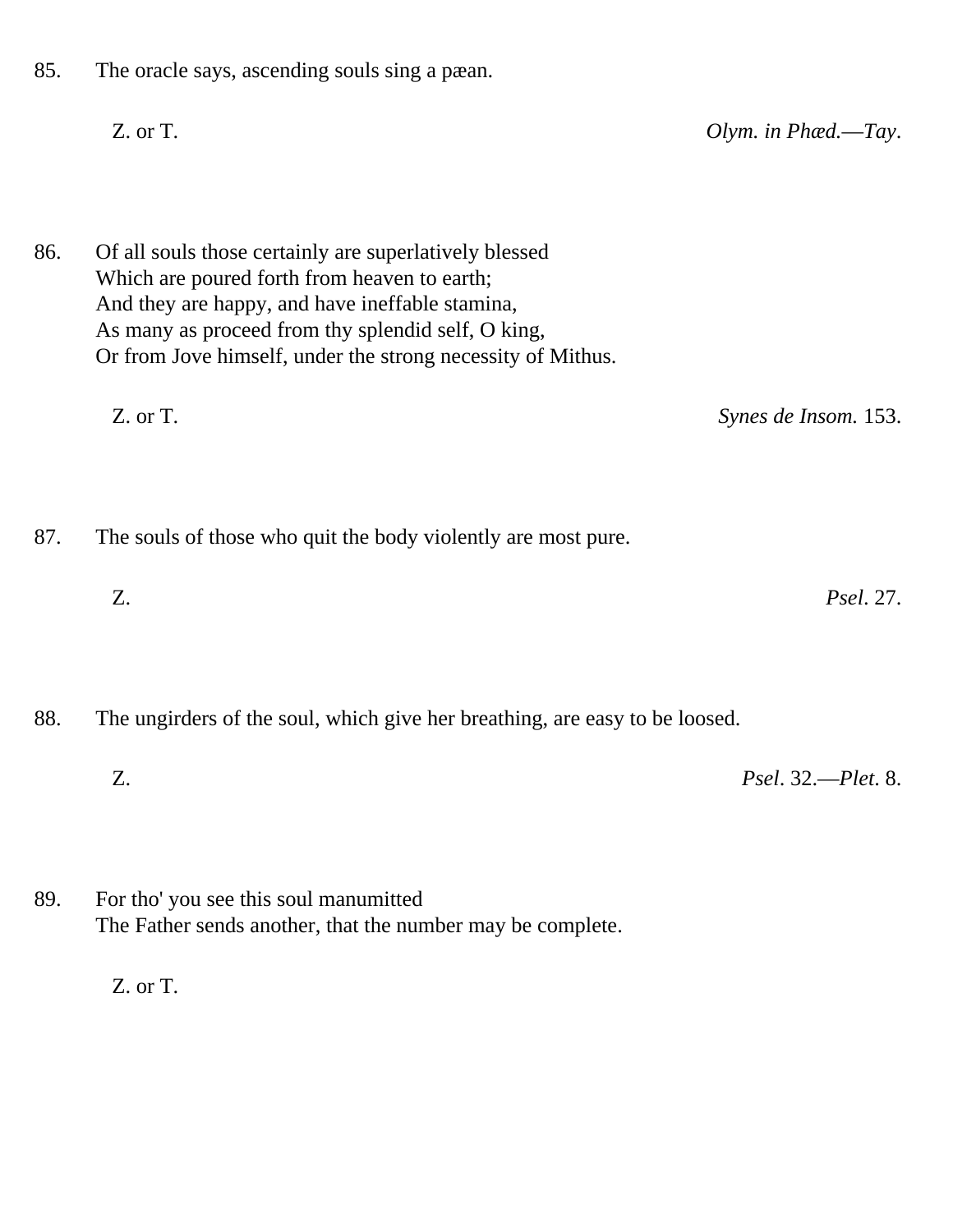90. . . . . . Understanding the works of the Father They avoid the shameless wing of fate; They are placed in God, drawing strong torches, Descending from the Father, from which, as they descend, the soul Gathers of the empyreal fruits the soul-nourishing flower.

Z. or T. *Proc in Tim.* 321.

91. This animastic spirit, which blessed men have called the pneumatic soul, becomes a god, an all-various dæmon, and an image, and the soul in this suffers her punishments. The oracles, too, accord with this account: for they assimilate the employment of the soul in Hades to the delusive visions of a dream.

Z. or T. *Synes. de Insom.* p. 139.—*Tay*.

92. One life with another, from the distributed channels. Passing from above through the opposite part Through the centre of the earth; and the fifth the middle, Another fiery channel, where the life-beaming fire descends As far as the material channels.

Z. or T.

93. Moisture is a symbol of life; hence Plato, and the gods before Plato, call it (the soul); at one time the liquid of the whole of vivification, and at another time a certain fountain of it.

Z. *Proc. in Tim.* 318.—*Tay*.

94. O man, of a daring nature, thou subtile production.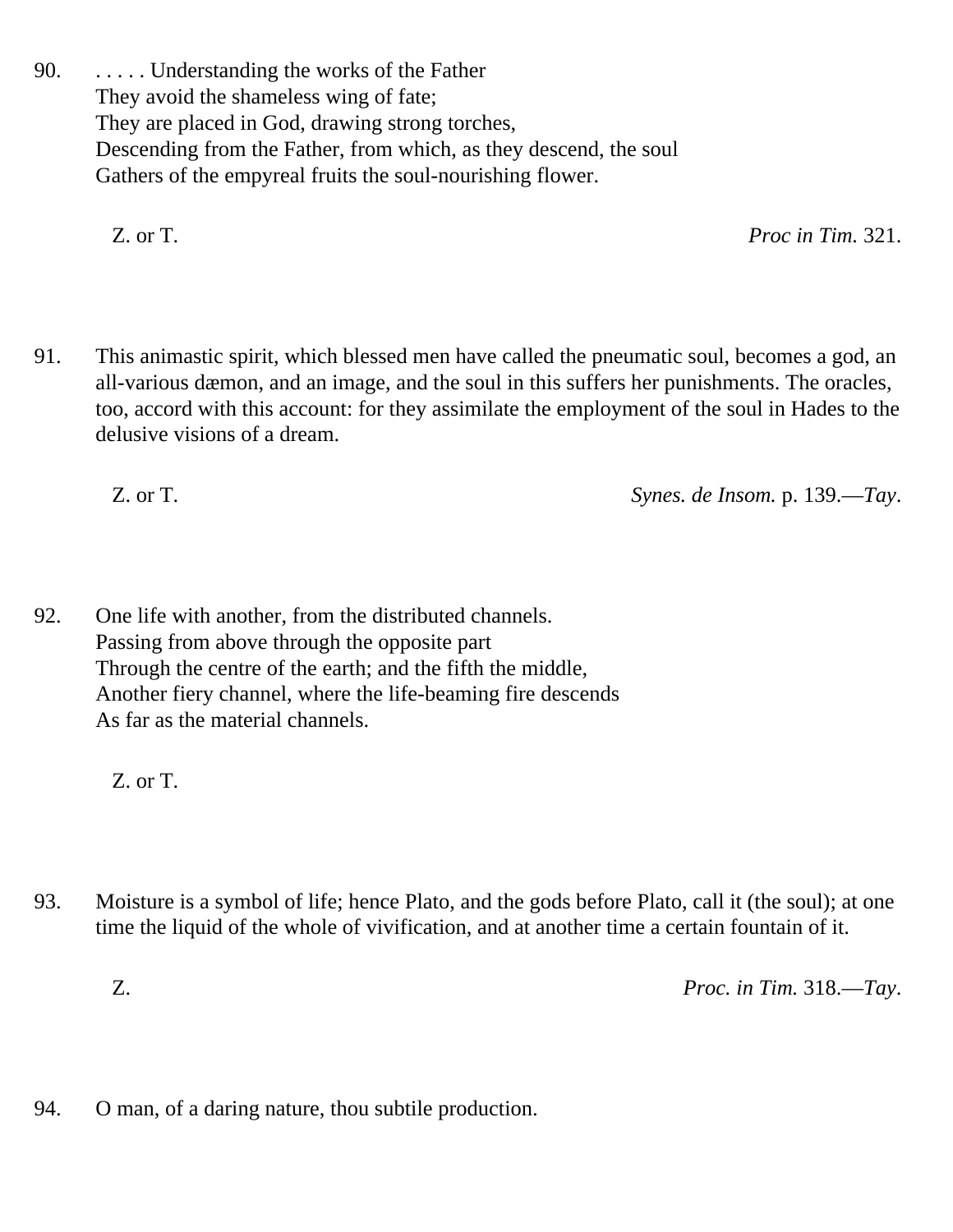- 95. For thy vessel the beasts of the earth shall inhabit.
	- Z. *Psel*. 36.-*Plet*. 7.
- 96. Since the soul perpetually runs and passes through all things in a certain space of time, which being performed, it is presently compelled to run back again through all things and unfold the same web of generation in the world, according to Zoroaster, who thinks that as often as the same causes return, the same effects will in like manner be returned.

Z. *Ficin de Im. An.* 129.—*Tay*.

97. According to Zoroaster, in us the ethereal vestment of the soul perpetually revolves.

Z. *Ficin de Im. An.* 131.—*Tay*.

<span id="page-19-0"></span>98. The oracles delivered by the gods celebrate the essential fountain of every soul, the empyrean, the etherial, and the material. This fountain they separate from the whole vivific goddess[12](#page-40-7); from whom also suspending the whole of fate, they make two series, the one animastic, or belonging to the soul, and the other belonging to Fate. They assert that the soul is derived from the animastic series, but that sometimes it becomes subservient to Fate, when passing into an irrational condition of being, it becomes subject to fate instead of Providence.

Z. or T. *Proc. de Prov. ap. Fabr. VIII.* 486.—*Tay*.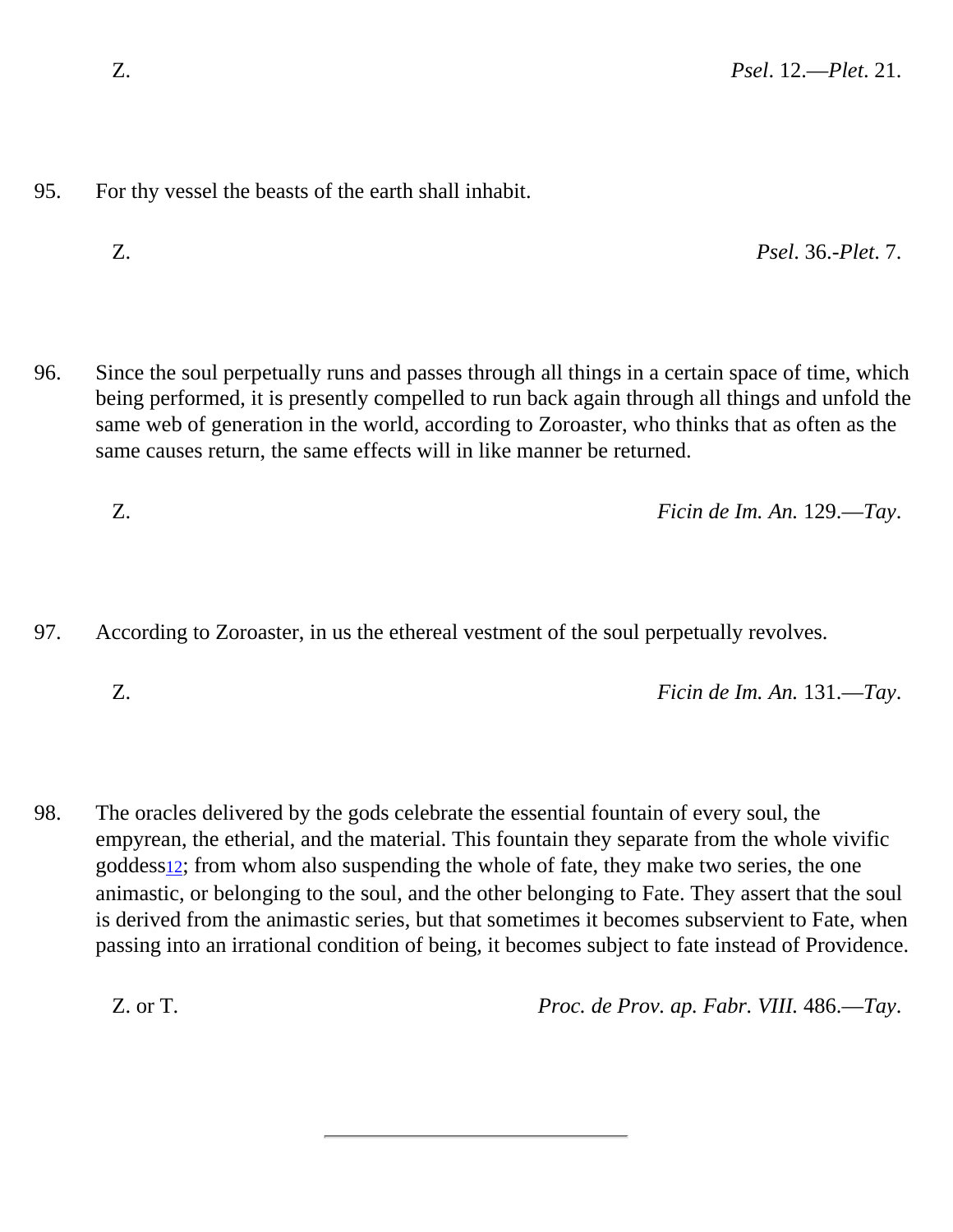#### **MATTER. MATTER, THE WORLD, AND NATURE.**

99. The matrix containing all things.

T.

- 100. Wholly division, and indivisible.
- 101. Thence abundantly springs forth the generation of multifarious matter.
	- T. *Proc. in Tim.* 118.
- 102. These frame indivisibles and sensibles, And corporiforms and things destined to matter.

T. *Dam. de Prin.*

103. The fontal nymphs, and all the aquatic spirits, And the terrestrial, aerial, and glittering recesses, Are the lunar riders and rulers of all matter, Of the celestial, the starry, and that which lies in the abysses.

*Lyd*. p. 32.—*Tay*.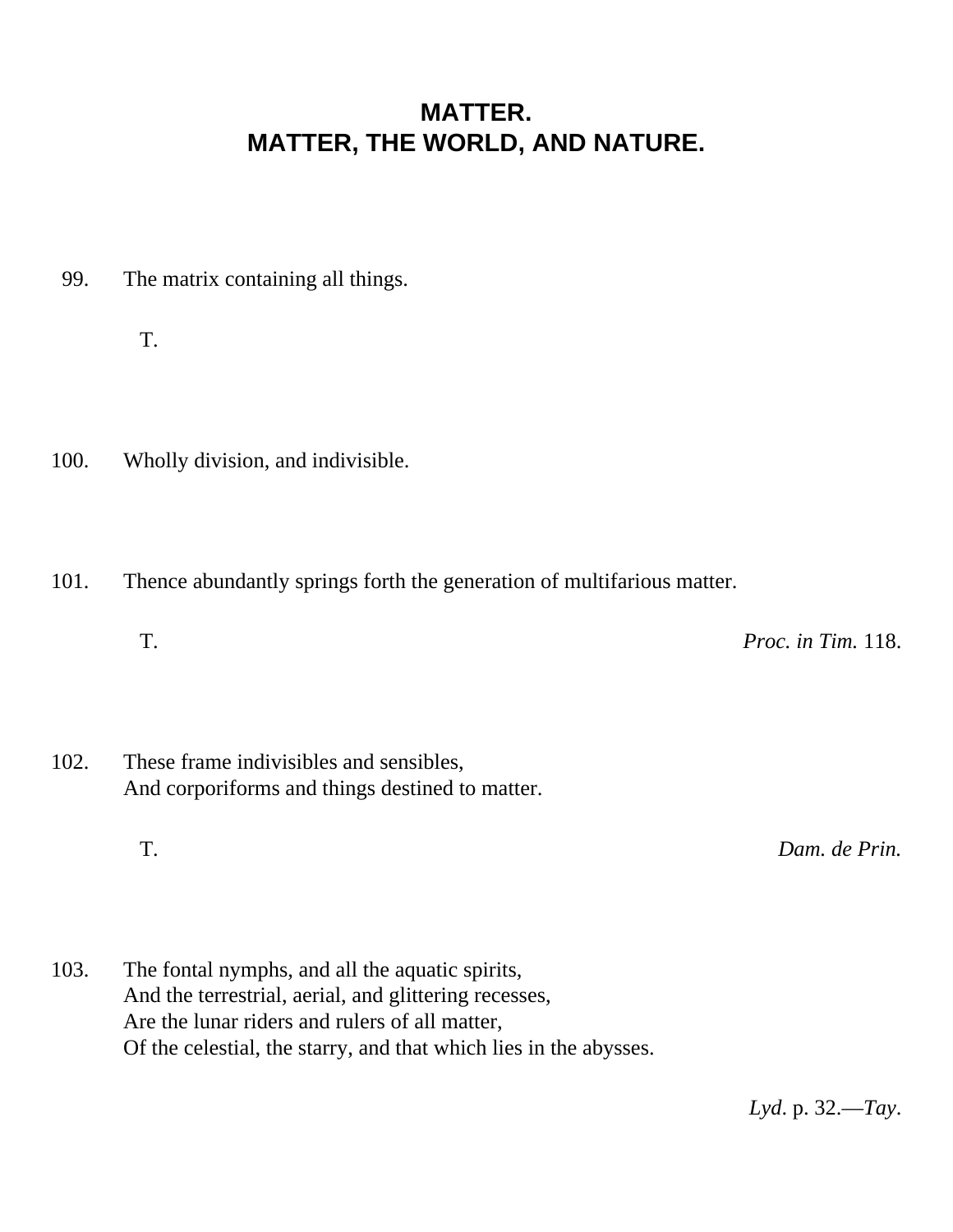104. Evil, according to the oracle, is more frail than nonentity.

Z. or T. *Proc. de Prov.*—*Tay*.

105. We learn that matter pervades the whole world, as the gods also assert.

Z. or T. *Proc. Tim.* 142.

106. All divine natures are incorporeal, But bodies are bound in them for your sakes. Bodies not being able to contain incorporeals By reason of the corporeal nature, in which you are concentrated.

Z. or T. *Proc. in Pl. Polit.* 359.

107. For the paternal self-begotten mind understanding his works Sowed in all the fiery bond of love, That all things might continue loving for an infinite time. That the connected series of things might intellectually remain in all the light of the Father, That the elements of the world might continue their course in love.

T. *Proc. in Tim.* 155.

108. The Maker who, self-operating, framed the world, And there was another mass of fire: all these things He produced self-operating, that the body of the world might be conglobed, That the world might be manifest, and not appear membranous.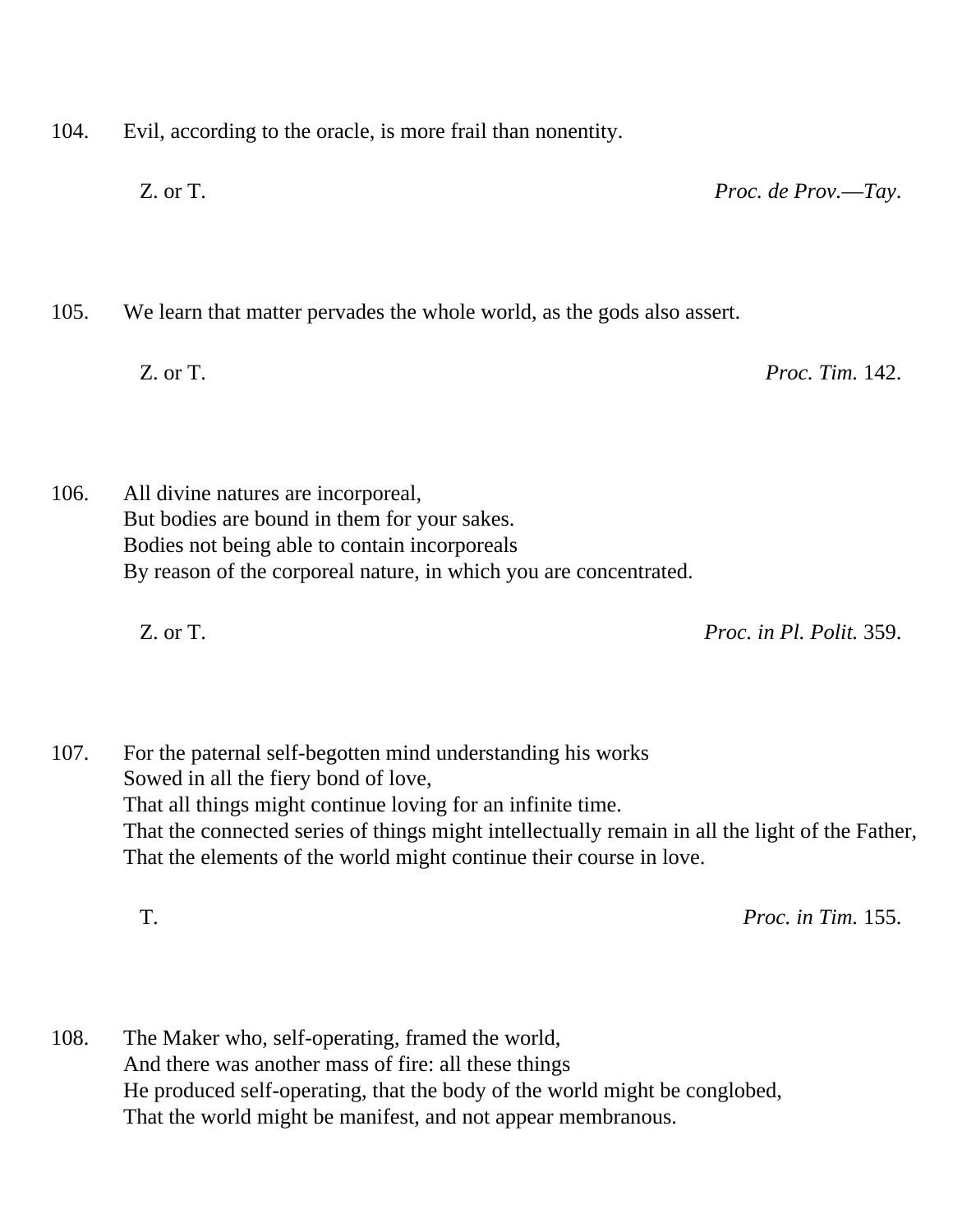109. For he assimilates himself, professing To cast around him the form of the images.

110. For it is an imitation of Mind, but that which is fabricated has something of body.

Z. or T. *Proc .in Tim.* 87.

- 111. But projecting into the worlds, through the rapid menace of the Father, The venerable name with a sleepless revolution.
	- Z. or T. *Proc. in Crat.*
- 112. The ethers of the elements therefore are there.
	- Z. or T. *Olymp. in Phæd.*—*Tay*.

113. The oracles assert, that the impression of characters, and of other divine visions, appear in the ether.

Z. or T. *Simp. in Phys.* 144.—*Tay*.

114. In this the things without figure are figured.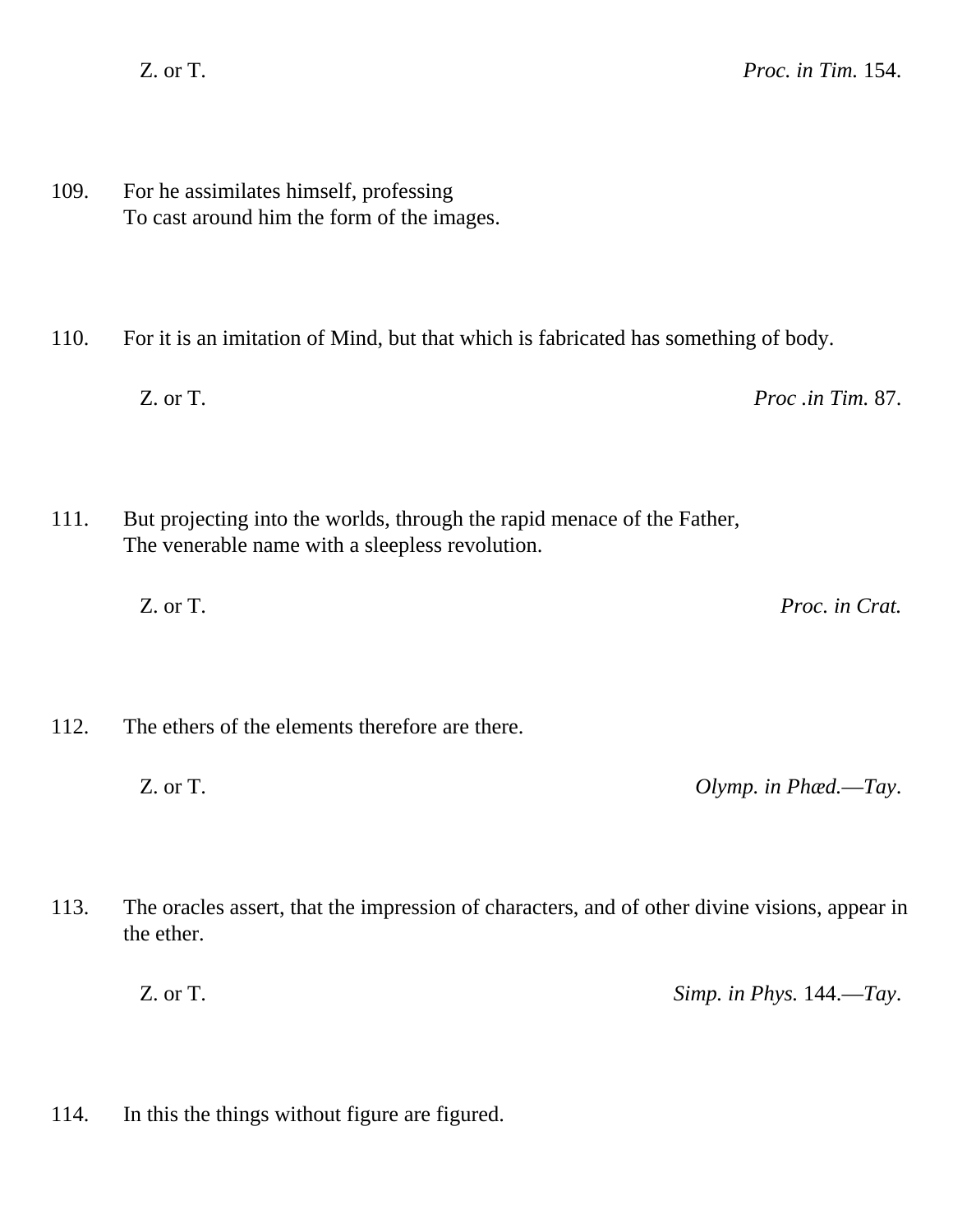- 115. The ineffable and effable impressions of the world.
- 116. And the light-hating world, and the winding currents Under which many are drawn down.

Z. or T. *Proc. in Tim.* 339.

117. He makes the whole world of fire, and water, and earth, And all-nourishing ether.

Z. or T.

118. Placing earth in the middle, but water in the cavities of the earth, And air above these.

Z. or T.

119. He fixed a great multitude of inerratic stars, Not by a laborious and evil tension, But with a stability void of wandering. Forcing the fire to the fire.

Z. or T. *Proc. in Tim.* 280.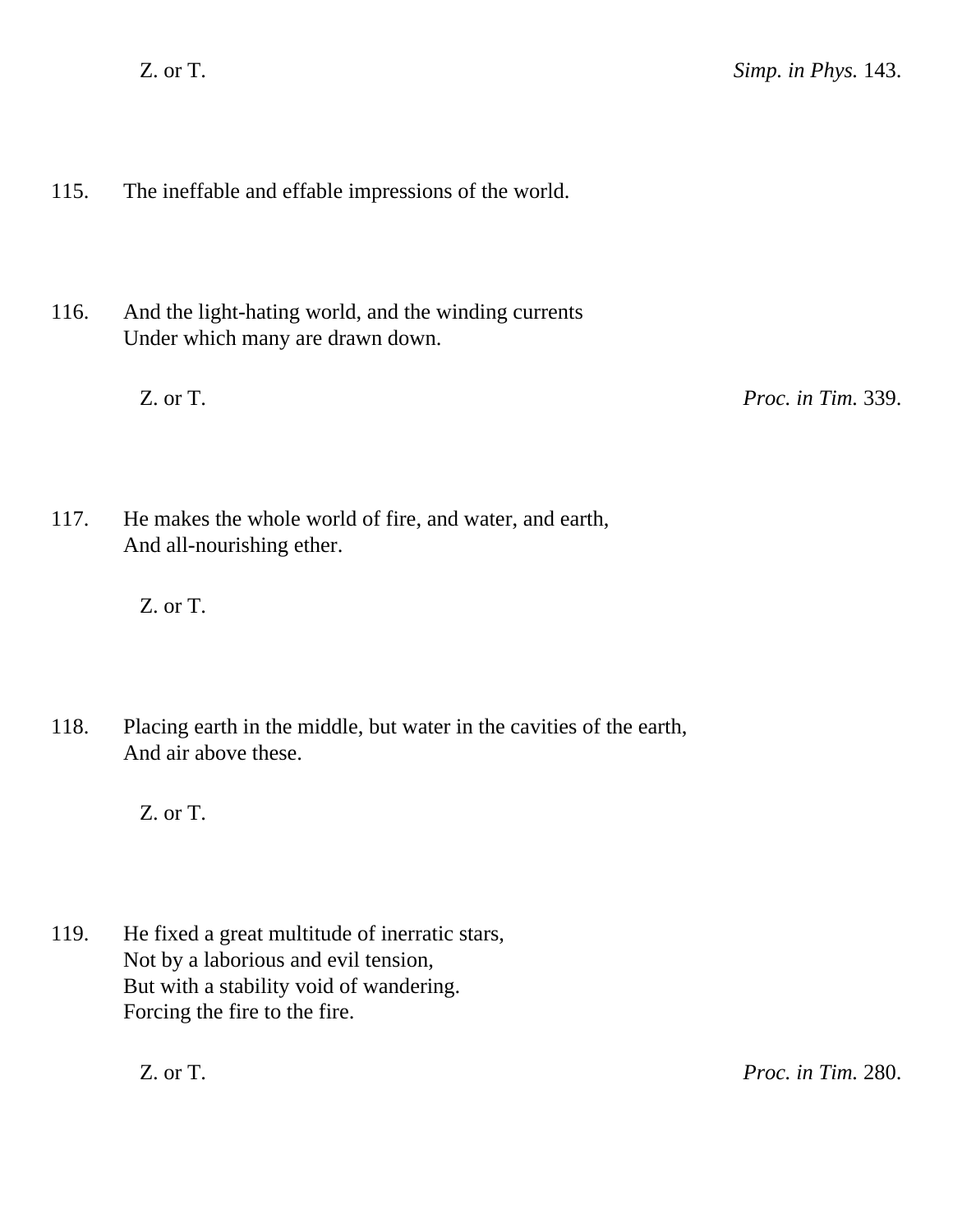120. For the Father congregated the seven firmaments of the world, Circumscribing the heavan with a convex figure.

Z. or T. *Dam. in Parm.*

121. He constituted a septenary of erratic animals.

Z. or T.

122. Suspending their disorder in well-disposed zones.

Z. or T.

123. He made them six in number, and for the seventh He cast into the midst the fire of the sun.

Z. or T. *Proc. in Tim.* 280.

124. The centre from which all (lines) which way so ever are equal.

Z. or T. *Proc. in Euc.* 43.

125. And that the swift sun may come as usual about the centre.

Z. or T. *Proc. in Plat. Th.* 317.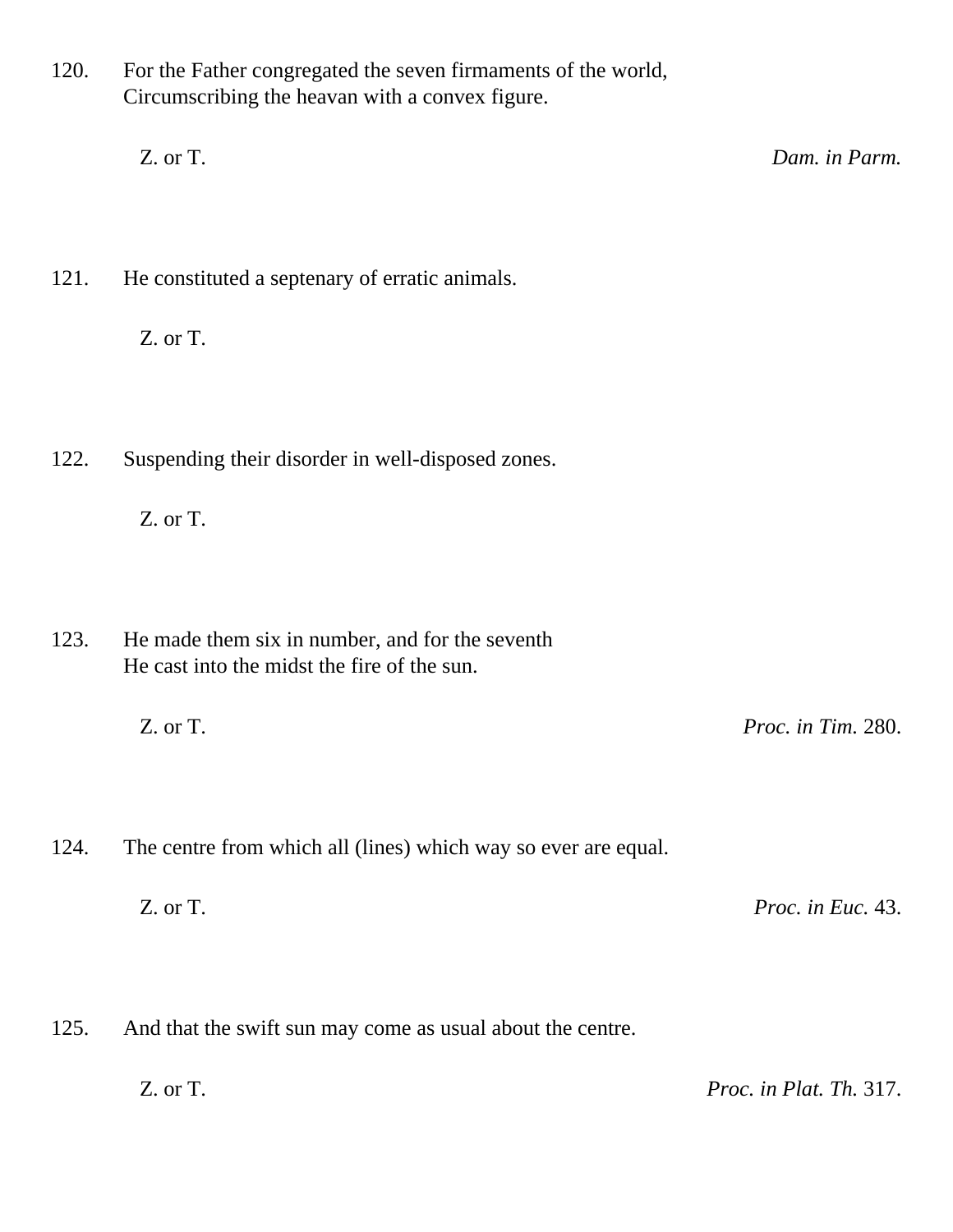- 126. Eagerly urging itself towards the centre of resounding light.
	- T. *Proc. in Tim.* 236.
- 127. And the great sun and the bright moon.
- 128. For his hairs appear like rays of light ending in a sharp point.
	- T. *Proc. in Pl. Pol.* 387.

129. And of the solar circles, and of the lunar clashings, And of the aerial recesses, The melody of the ether, and of the sun, and of the passages of the moon, and of the air.

| Z. or T. | <i>Proc. in Tim. 257.</i> |
|----------|---------------------------|
|----------|---------------------------|

130. The most mystic of discourses inform us, that the wholeness of him (the sun) is in the supermundane orders: for there a solar world and a total light subsist, as the oracles of the Chaldæans affirm.

Z. or T. *Proc. in Tim.* 264.—*Tay*.

131. The more true sun measures all things by time, being truly a time of time, according to the oracle of the gods concerning it.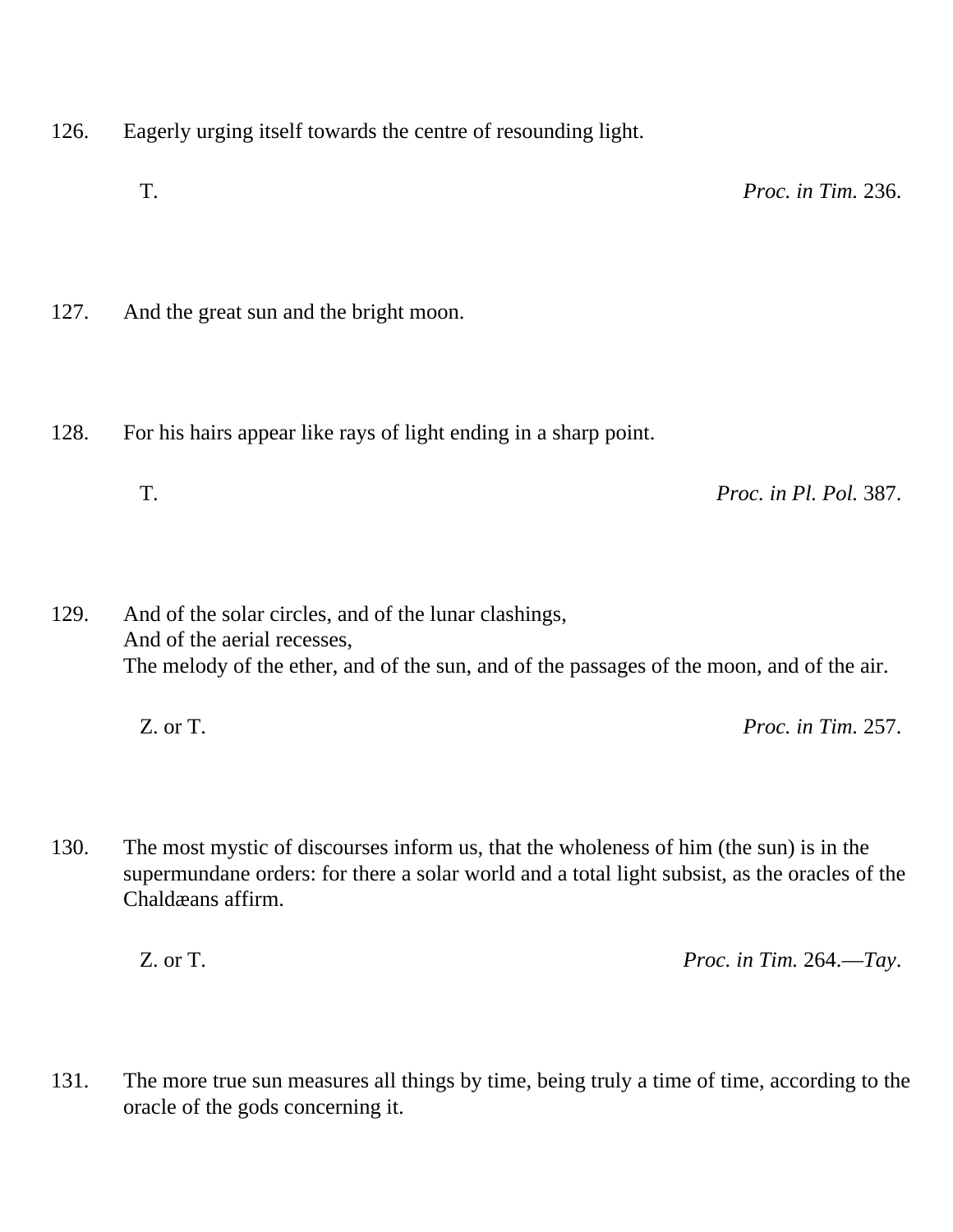132. The disk (of the sun) is carried in the starless much above the inerratic sphere: and hence he is not in the middle of the planets but of the three worlds, according to the telestic hypotheses

Z. or T. *Jul. Orat. V.* 334.—*Tay*.

<span id="page-26-0"></span>133. (The sun is a) $\frac{13}{13}$  fire, the channel of fire, and the dispenser of fire.

Z. or T. *Proc. in Tim.* 141.

<span id="page-26-1"></span>134[.14](#page-41-1) Hence Cronus. The sun assessor beholding the pure pole.

135. The ethereal course and the vast motion of the moon And the aerial fluxes.

Z. or T. *Proc. in Tim.* 257.

136. Oh ether, sun, spirit of the moon, leaders of the air.

Z. or T. *Proc. in Tim.* 257.

137. And the wide air, and the lunar course, and the pole of the sun.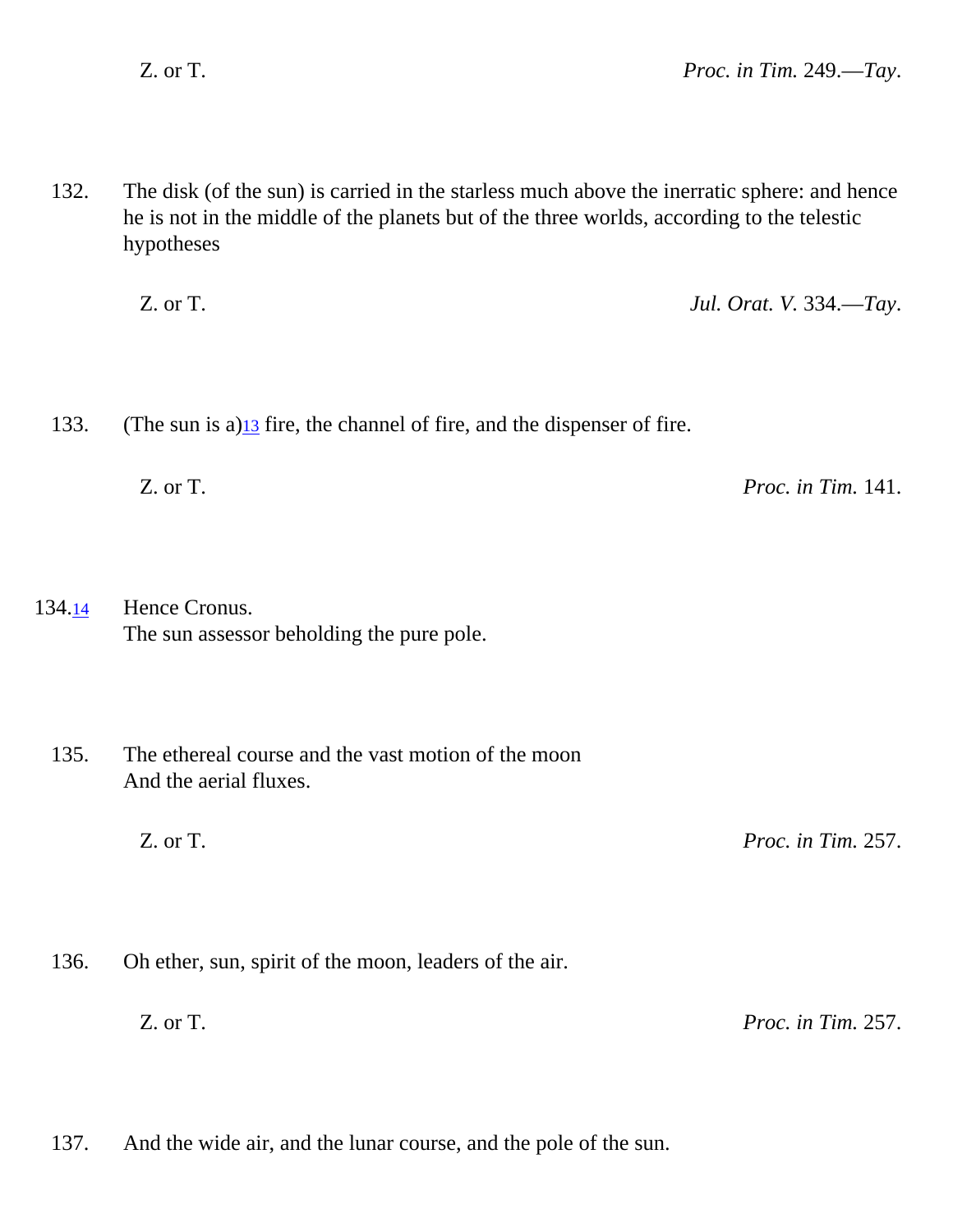138. For the goddess brings forth the great sun and the bright moon.

- 139. She collects it, receiving the melody of the ether, And of the sun, and of the moon, and of whatsoever things are contained in the air.
- 140. Unwearied nature rules over the worlds and works, That heaven drawing downward might run an eternal course, And that the other periods of the sun, moon, seasons, night, and day, might be accomplished.

Z. or T. *Proc. in Tim.* 4. & 323.—*Tay*.

- 141. Immense nature is exalted about the shoulders of the goddess.
	-

T. *Proc. in Tim.* 4.

142. The most celebrated of the Babylonians, together with Ostanes and Zoroaster, very properly call the starry spheres *herds*; whether because these alone among corporeal magnitudes, are perfectly carried about a centre, or in conformity to the oracles, because they are considered by them as in a certain respect the bonds and collectors of physical reasons, which they likewise call in their sacred discourses herds, and by the insertion of a *gamma*, angels. Wherefore the stars which preside over each of these herds are considered demons similar to the angels, and are called archangels: and they are seven in number.

Z. *Anon. in Theologumenis Arithmeticis.*—*Tay*.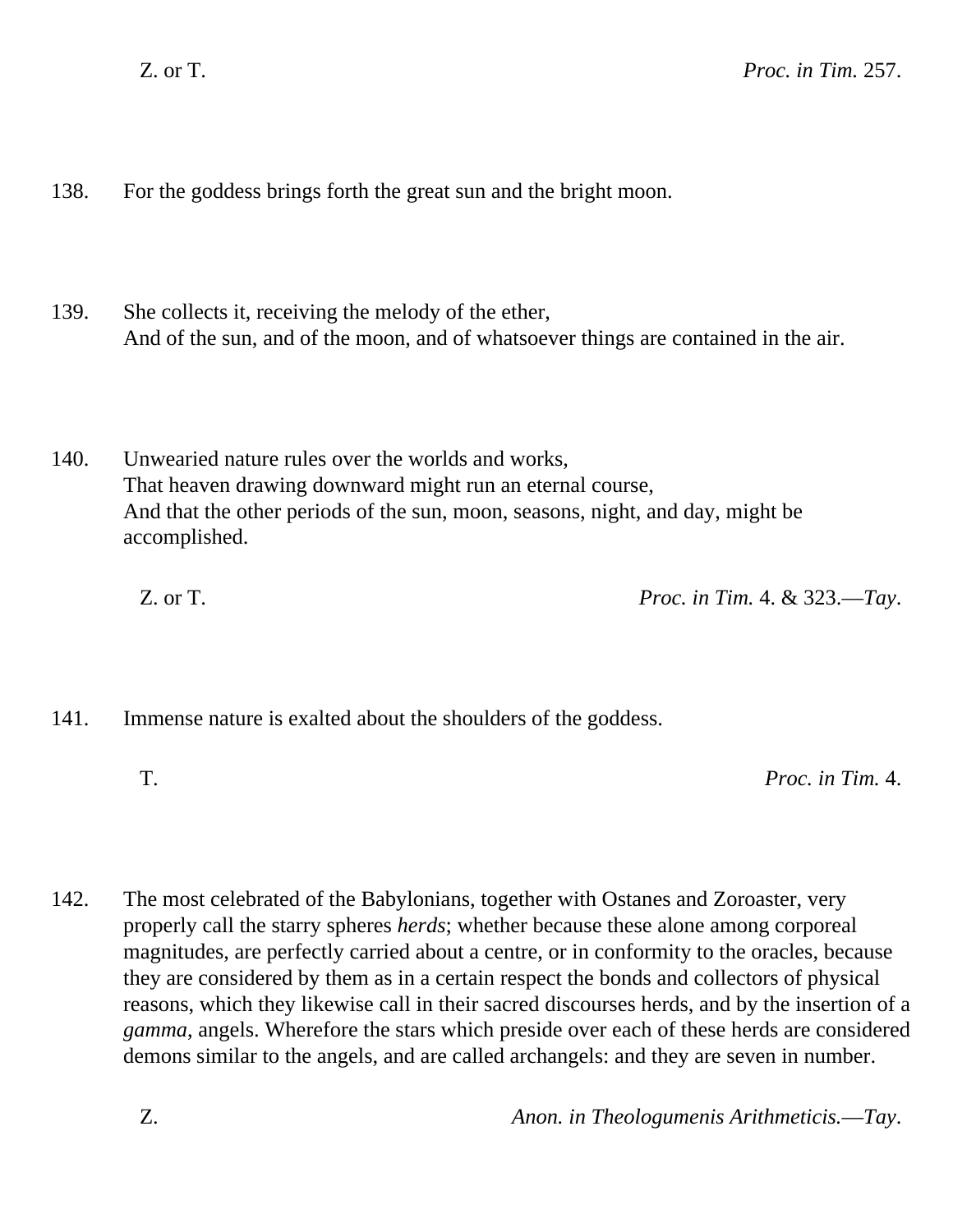- 143. Zoroaster calls the congruities of material forms to the reasons of the soul of the world, divine allurements.
	-

Z. *Fic. de vit. cœl. comp.* 519.—*Tay*.

## **MAGICAL AND PHILOSOPHICAL PRECEPTS.**

144. Direct not thy mind to the vast measures of the earth; For the plant of truth is not upon ground. Nor measure the measures of the sun, collecting rules, For he is carried by the eternal will of the father, not for your sake. Dismiss the impetuous course of the moon; for she runs always by the work of necessity. The progression of the stars was not generated for your sake. The wide aerial flight of birds is not true, Nor the dissections of the entrails of victims: they are all mere toys, The basis of mercenary fraud: flee from these If you would open the sacred paradise of piety Where virtue, wisdom, and equity, are assembled.

Z. *Psel*. 4.

145. Stoop not down to the darkly-splendid world; In which continually lies a faithless depth, and Hades Cloudy, squalid, delighting in images unintelligible, Precipitous, winding, a blind profundity always rolling, Always espousing an opacous, idle, breathless body.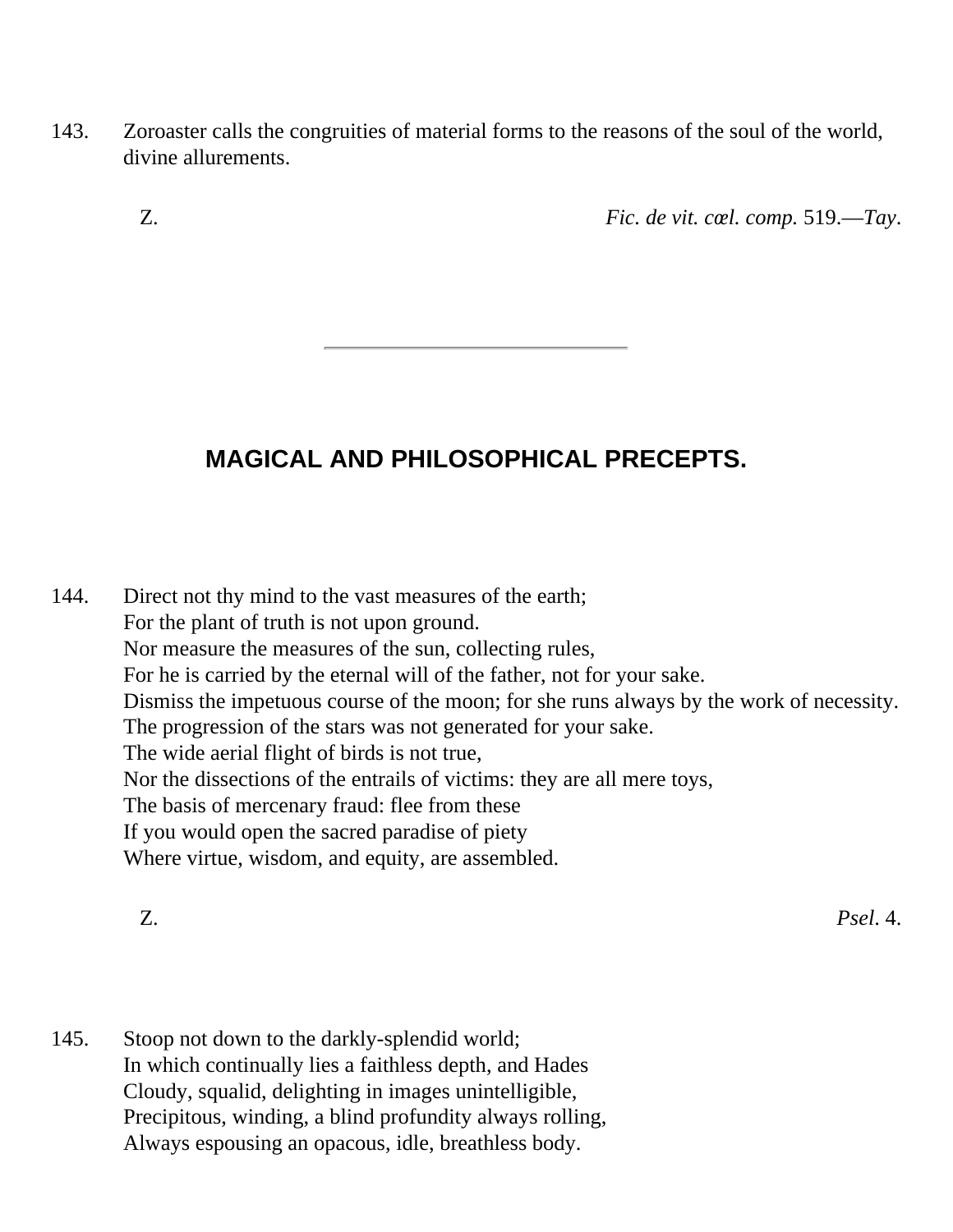- 146. Stoop not down, for a precipice lies below the earth, Drawing under a descent of seven steps, beneath which Is the throne of dire necessity.
	- Z. *Psel*. 6—*Plet*. 2.
- 147. Leave not the dross of matter on a precipice, For there is a portion for the image in a place ever splendid.
	- Z. *Psel*. 1. 2.—*Plet*. 14.—*Syn*. 140.
- 148. Invoke not the self-conspicuous image of nature.
	- Z. *Psel*. 15.—*Plet*. 23.
- 149. Look not upon nature, for her name is fatal.
	- Z. *Proc. in Plat. Th.* 143.
- 150. It becomes you not to behold them before your body is initiated, Since by always alluring, they seduce the souls of the initiated.

Z. or T. *Proc. in. Alcib.*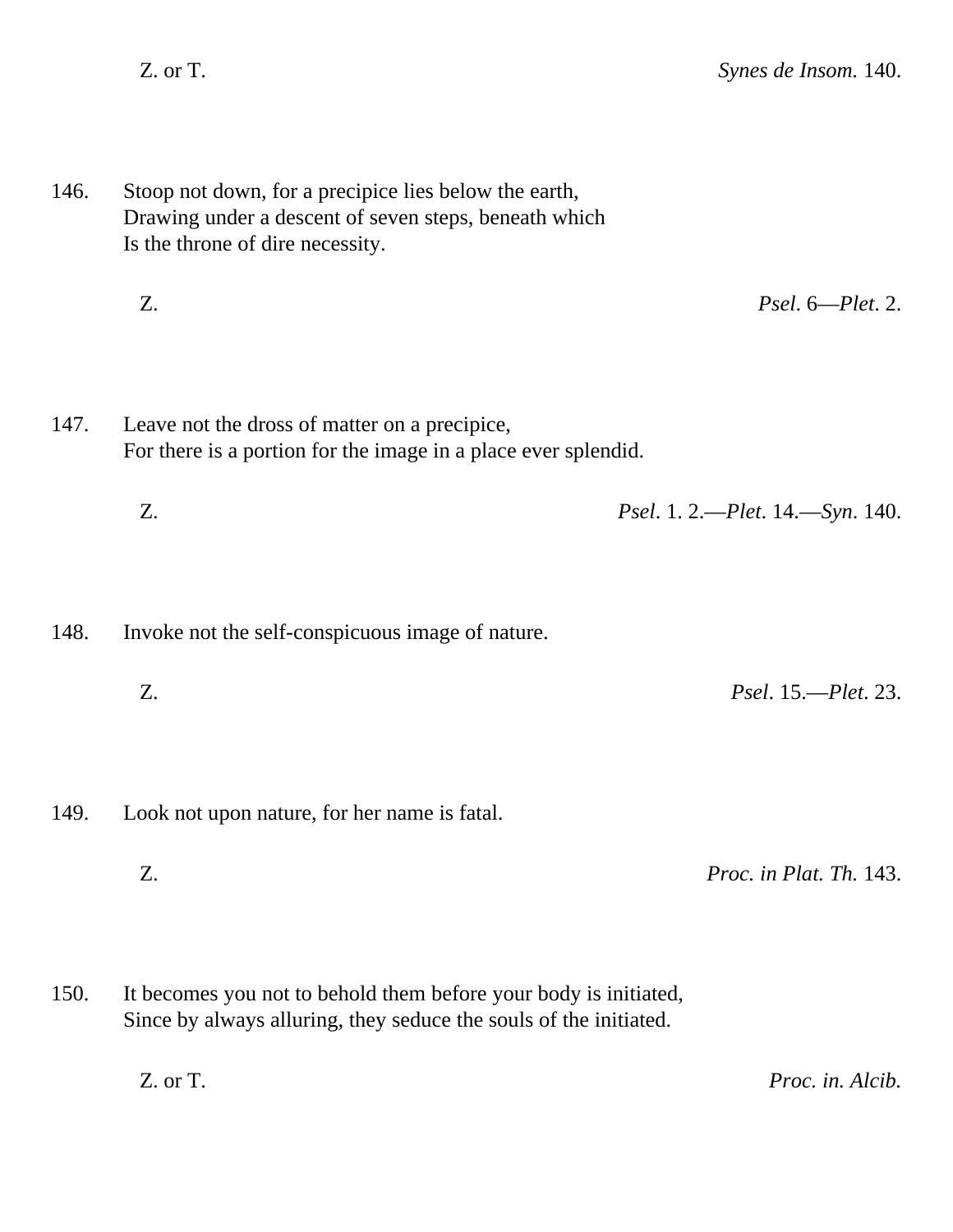- <span id="page-30-0"></span>151. Bring her[15](#page-41-2) not forth, lest in departing she retain something.
	- Z. *Psel*. 3.—*Plet*. 15.
- 152. Defile not the spirit, nor deepen a superficies.
	- Z. *Psel*. 19.—*Plet*. 13.
- 153. Enlarge not thy destiny.
	- Z. *Psel*. 37.—*Plet*. 4.

154. Not hurling, according to the oracle, a transcendent foot towards piety.

- Z. or T. *Dam. in vit. Isidori ap. Suid.*—*Tay*.
- 155. Never change barbarous names, For there are names in every nation given from God, Having unspeakable efficacy in the mysteries.

Z. or T. *Psel*. 7.—*Niceph*.

156. Go not out when the lictor passes by.

Z. *Pic. Concl.*—*Tay*.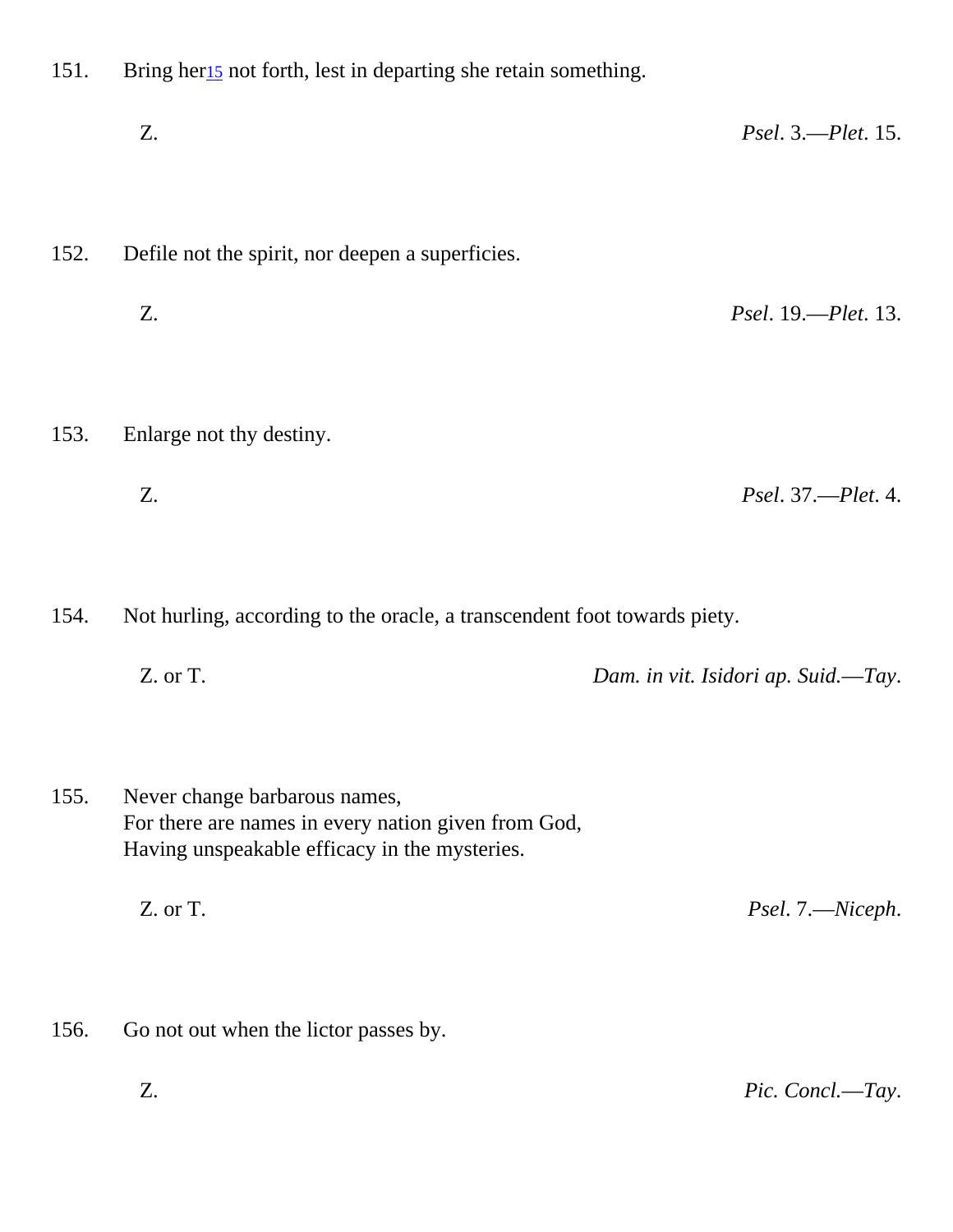- 157. Let fiery hope nourish you in the angelic region.
	-

Z. or T. *Olym. in Phæd.*—*Proc. in Alcib.*

158. The fire-glowing conception has the first rank, For the mortal who approaches the fire shall have light from God, For to the persevering mortal, the blessed immortals are swift.

Z. or T. *Proc. in Tim.* 65.

159. The Gods exhort us To understand the preceding form of light.

Z. or T. *Proc. in Crat.*—*Tay*.

- 160. It becomes you to hasten to the light and the rays of the Father, From whence was sent to you a soul endued with much mind.
	- Z. *Psel*. 33.—*Plet*. 6.
- 161. Seek paradise.
	- Z. *Psel*. 20.—*Plet*. 12.
- 162. Learn the Intelligible, for it subsists beyond the mind.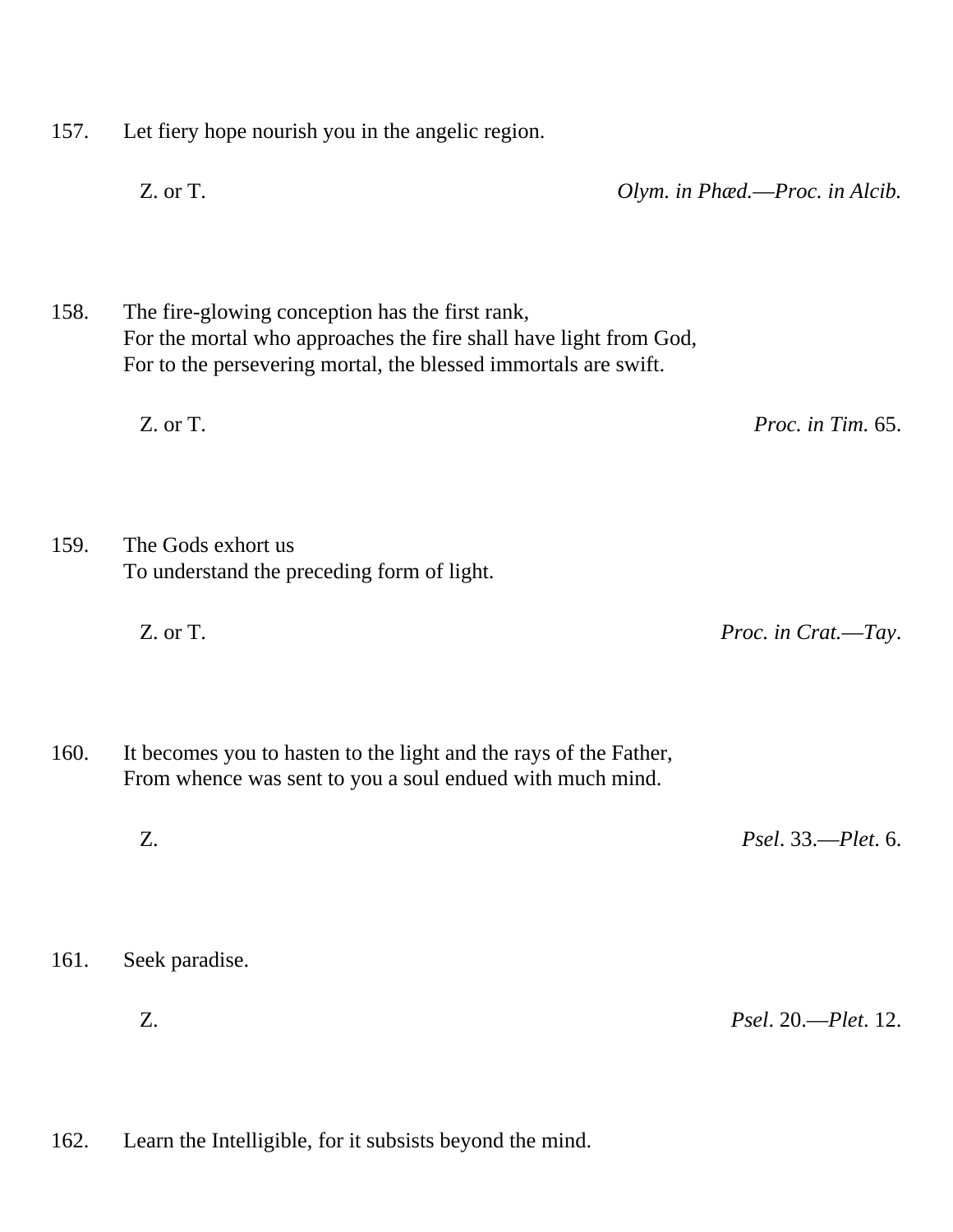- 163. There is a certain Intelligible which it becomes you to understand with the flower of Mind.
	- Z. *Psel*. 31.—*Plet*. 28.

<span id="page-32-0"></span>164. But the paternal mind receives not her $\frac{16}{16}$  will Until she has gone out of oblivion, and pronounce the word, Assuming the memory of the pure paternal symbol.

Z. *Psel*. 39.—*Plet*. 5.

165. To these he gave the ability of receiving the knowledge of light; Those that were asleep he made fruitful from his own strength.

Z. or T. *Syn. de Insom.* 135.

<span id="page-32-1"></span>166.<sub>17</sub> It is not proper to understand that Intelligible with vehemence, But with the extended flame of an extended mind measuring all things Except that Intelligible. But it is requisite to understand this: For if you incline your mind you will understand it Not earnestly, but it becomes you to bring with you a pure and inquiring eye, To extend the void mind of your soul to the Intelligible, That you may learn the Intelligible, Because it subsists beyond mind.

T. *Dam*.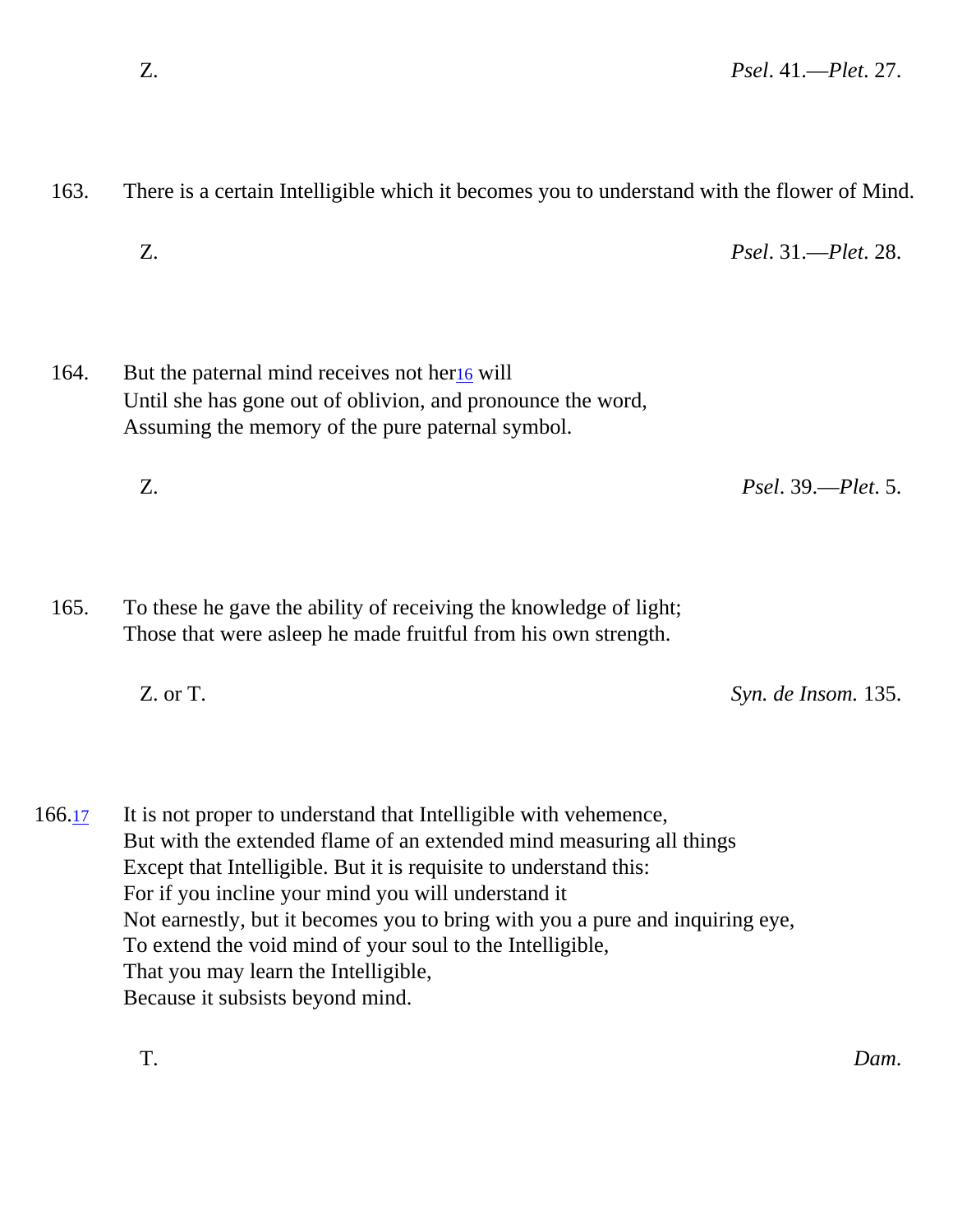- 167. You will not understand it, as when understanding some particular thing.
	- T. *Dam*.

168. You, who understand, know the supermundane paternal depth.

Z. or T. *Dam*.

169. Things divine are not attainable by mortals who understand body, But only as many as are lightly armed arrive at the summit.

Z. or T. *Proc. in Crat.*—*Tay*.

170. Having put on the complete-armed vigour of resounding light. With triple strength fortifying the soul and the mind, He must put into the mind the symbol of variety, and not walk Dispersedly on the empyreal channels, but collectively.

171. For being furnished with every kind of armour, and armed, he is similar to the goddess.

T. *Proc. in Pl. Th.* 324.—*Tay*.

172. Explore the river of the soul, whence, or in what order, Having become a servant to body, you may again rise To the order from which you descended, joining works to sacred reason.

Z. *Psel*. 5—*Plet*. 1.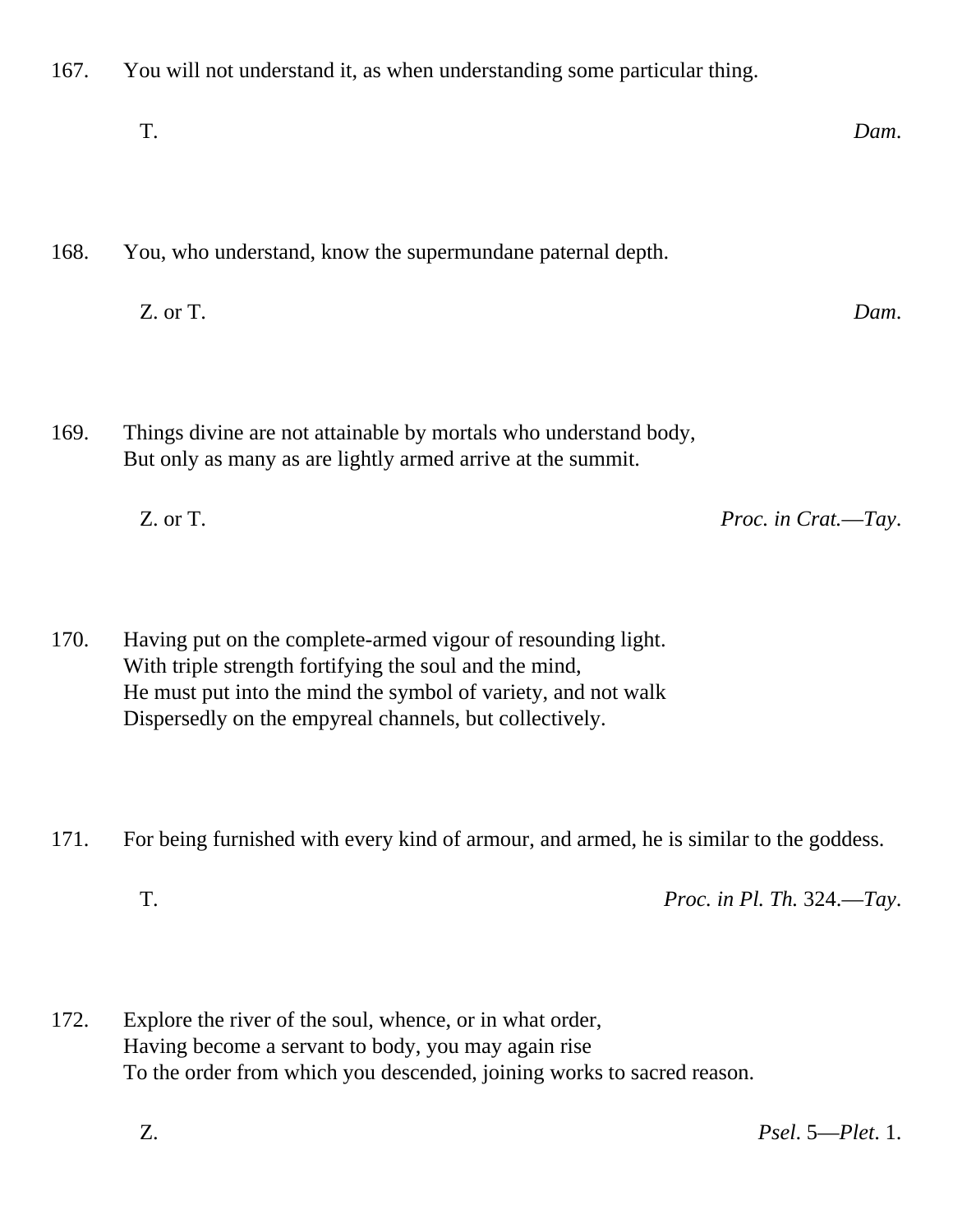- 173. Every way to the unfashioned soul extend the reins of fire.
	- Z. *Psel*. 11.—*Plet*. 24.
- 174. Let the immortal depth of your soul lead you, But earnestly extend your eyes upwards.
	- Z. *Psel*. 11.—*Plet*. 20.
- 175. Man, being an intelligible mortal, must bridle his soul, That she may not incur terrestrial infelicity but be saved.

*Lyd. de Men.* 2.—*Tay*.

- 176. If you extend the fiery mind to the work of piety, You will preserve the fluxible body.
	- Z. *Psel*. 22.—*Plet*. 16.
- 177. The telestic life, through a divine fire, removes all the stains, together with every foreign and irrational nature, which the spirit of the soul attracted from generation, as we are taught by the oracle to believe.

Z. or T. *Procl. in Tim.* 331.—*Tay*.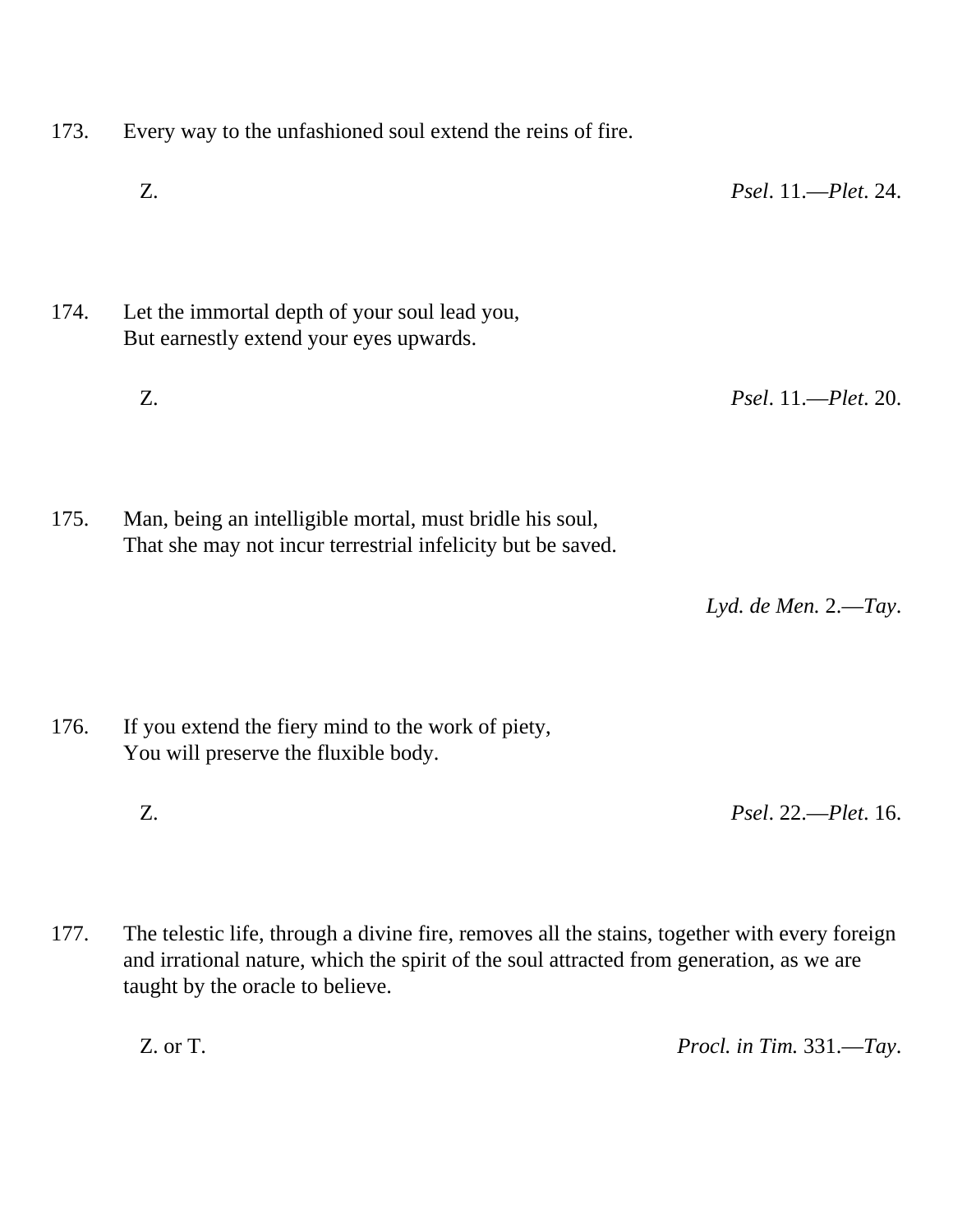178. The oracles of the Gods declare, that, through purifying ceremonies, not the soul only, but bodies themselves become worthy of receiving much assistance and health: "for (say they) the mortal vestment of bitter matter will, by this means, be preserved." And this, the Gods, in an exhortatory manner, announce to the most holy of Theugists.

Z. or T. *Jul. Orat. V.* p. 334.—*Tay*.

179. We should flee, according to the oracle, The multitude of men going in a herd.

Z. or T. *Proc. in I. Alc.*—*Tay*.

180. Who knows himself knows all things in himself.

Z. 1 *Pic*. p. 211.—*Tay*.

181. The oracles often give victory to our own choice, and not to the order alone of the mundane periods. As, for instance, when they say, "On beholding yourself, fear." And, again, "Believe yourself to be above body, and you are." And, still further, when they assert "That our voluntary sorrows germinate in us as the growth of the particular life we lead."

Z. or T. *Proc. de Prov.* p. 483.—*Tay*.

182. These things I revolve in the recluse temples of my mind.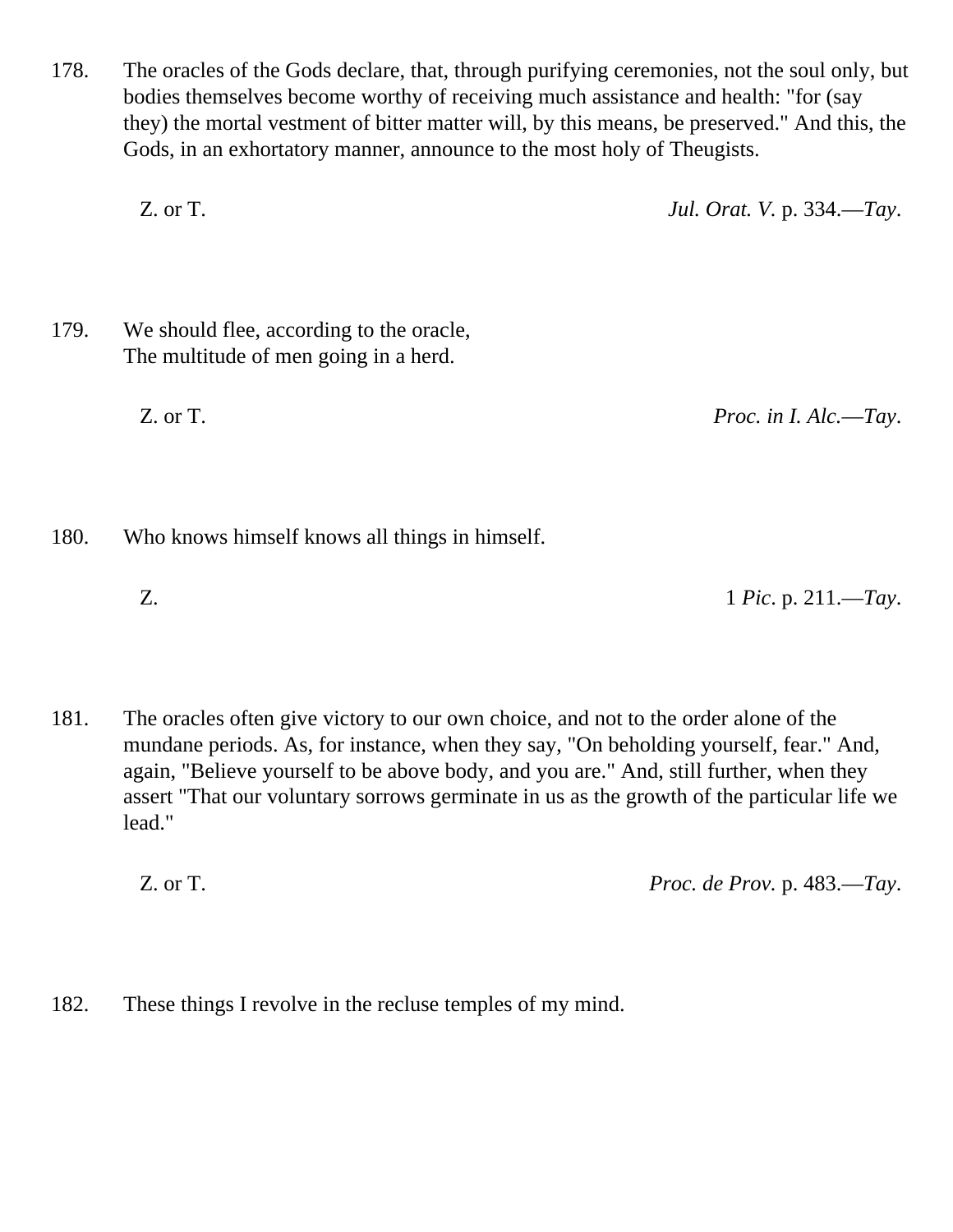183. As the oracle, therefore, says, "God is never so much turned away from man, and never so much sends him new paths, as when he makes ascent to the most divine of speculations, or works, in a confused or disordered manner, and, as it adds, with unhallowed lips, or unwashed feet. For of those who are thus negligent, the progressions are imperfect, the impulses are vain, and the paths are dark."

Z. or T. *Procl. in Parm.*—*Tay*.

184. Not knowing that every god is good, you are fruitlessly vigilant.

Z. or T. *Proc. in Pl. Pol.* 355.—*Tay*.

185. Theurgists fall not so as to be ranked among the herd that are in subjection to fate.

*Lyd. de Men.*—*Tay*.

186. "That the number nine is divine, receiving its completion from three triads, and preserving the summits of theology according to the Chaldaic philosophy, as Porphyry informs us."

*Lyd*. p. 121.—*Tay*.

- 187. In the left sides of Hecate is a fountain of virtue, Which remains entire within, not sending forth its virginity.
	- Z. *Psel*. 13.—*Plet*. 9.
- 188. And the earth bewails them even to their children.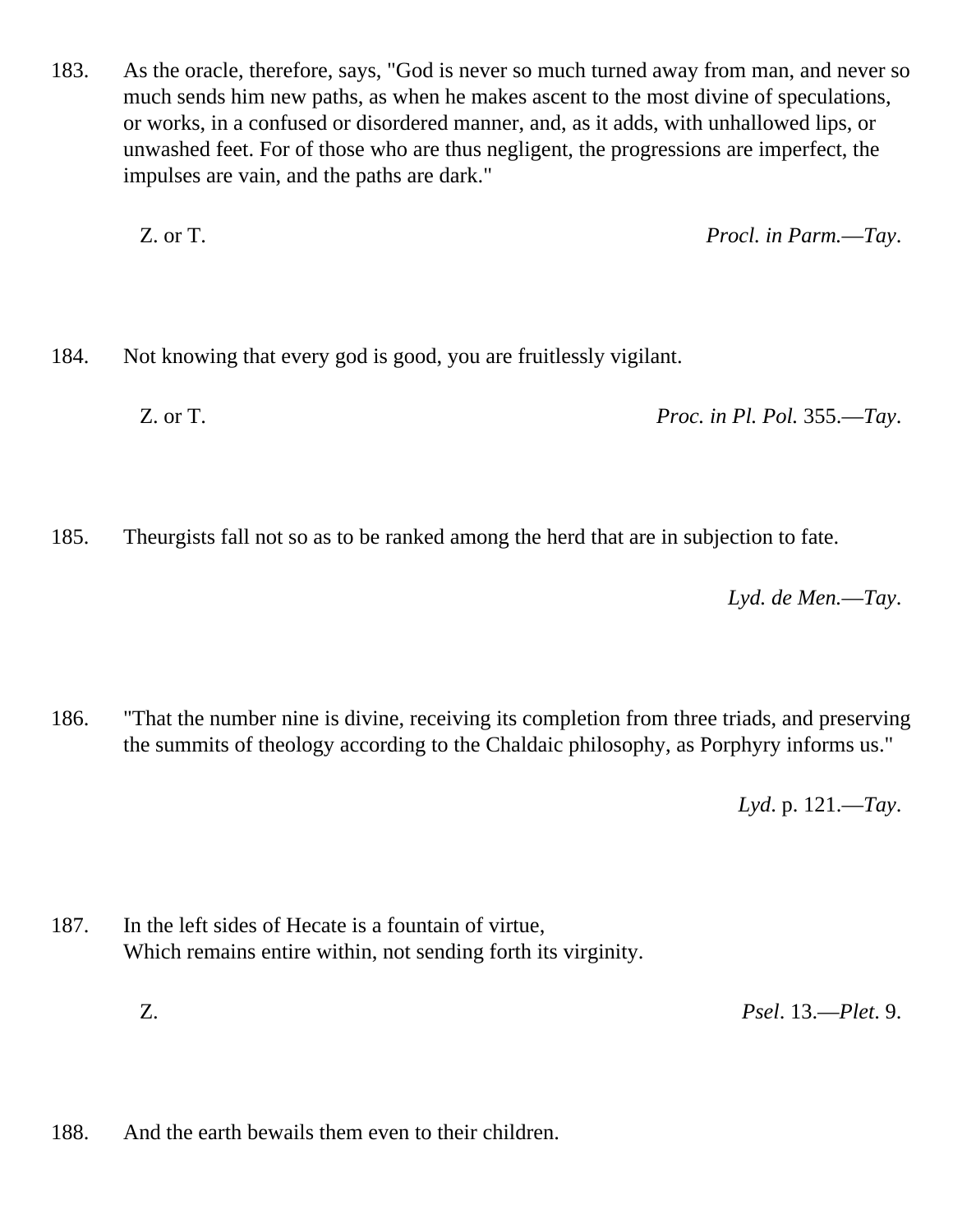189. The furies are the constrainers of men.

|      | Z.                                                                                                                                   | <i>Psel.</i> 25.— <i>Plet.</i> 19. |
|------|--------------------------------------------------------------------------------------------------------------------------------------|------------------------------------|
| 190. | Lest being baptized in the furies of the earth, and in the necessities of nature (as some one<br>of the gods says) it should perish. |                                    |
|      | Z. or T.                                                                                                                             | Proc in Theol. 297.—Tay.           |
| 191. | Nature persuades us that there are pure demons,<br>Even the blossoms of evil matter are useful and good.                             |                                    |
|      | Z.                                                                                                                                   | <i>Psel.</i> 16.— <i>Plet.</i> 18. |
| 192. | As yet three days ye shall sacrifice, and no longer.                                                                                 |                                    |
|      | Z.                                                                                                                                   | Pic. Concl.—Tay.                   |
| 193. | In the first place, the priest, who governs the works of fire,<br>Must sprinkle with the cold water of the loud-sounding sea.        |                                    |
|      | Z. or T.                                                                                                                             | Proc. in Crat.-Tay.                |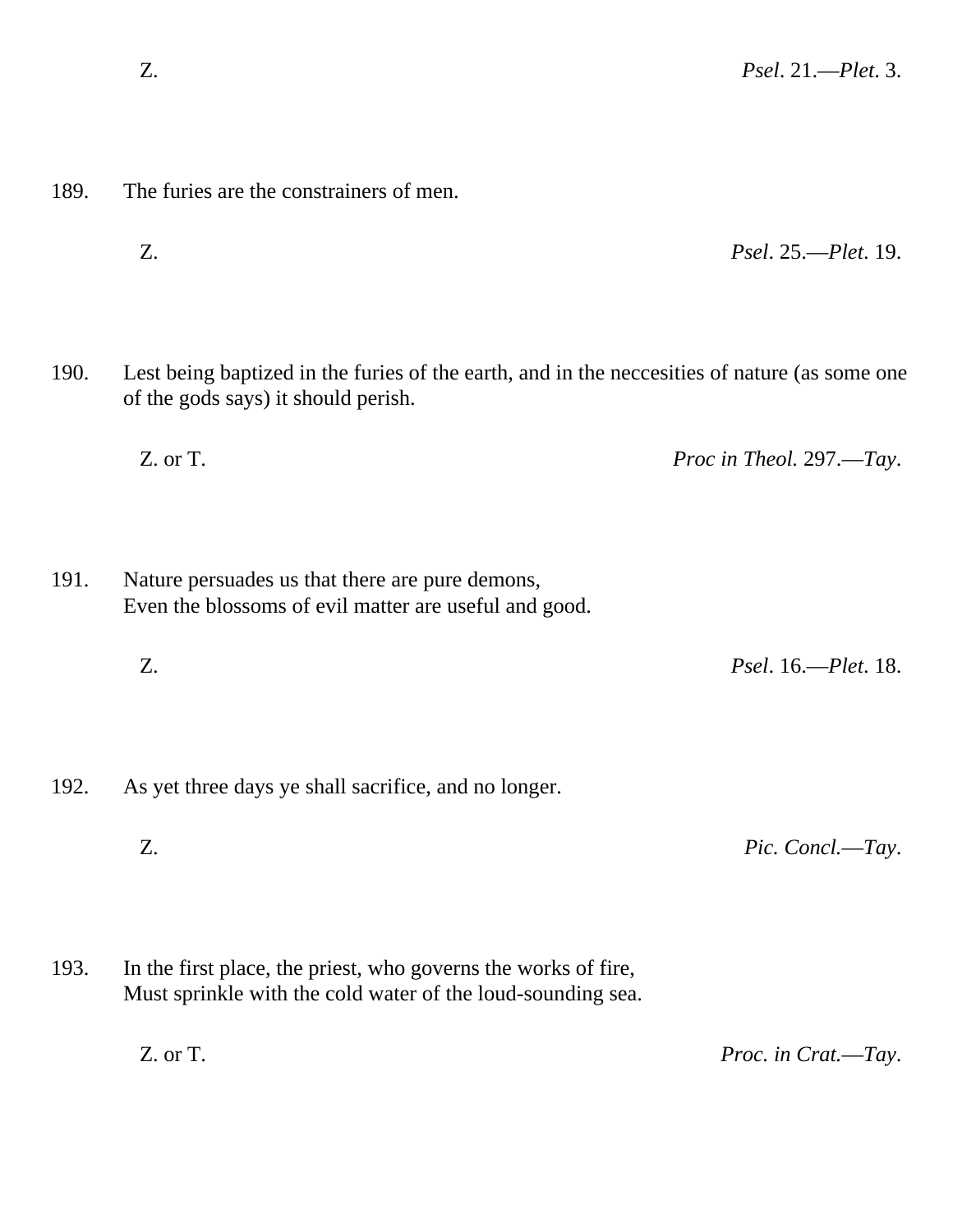- 194. Energize about the Hecatic Strophalus.
- Z. *Psel*. 9.—*Nicep*. 195. When you shall see a terrestrial demon approaching Exclaim, and sacrifice the stone Mnizurin. Z. *Psel*. 40. 196. If you often invoke me you shall see all things darkening, For neither does the convex bulk of heaven then appear, Nor do the stars shine, the light of the moon is hidden,
	- Z. *Psel*. 10.—*Plet*. 22.
- 197. ..........From the cavities Of the earth leap forth terrestrial dogs, Shewing no true sign to mortal man.
	-

Z. *Psel*. 23.—*Plet*. 17.

198. A similar fire flashingly extending itself into the waves of the air, Or even unfigured fire, whence an antecedent voice, Or light rich, glittering, resounding, revolved. But when you see a horse glittering with light, Or a boy, carried on the swift back of a horse, Fiery, or clothed in gold, or naked, Or shooting with a bow, or standing upon horseback—

The earth stands not still, but all things appear in thunders.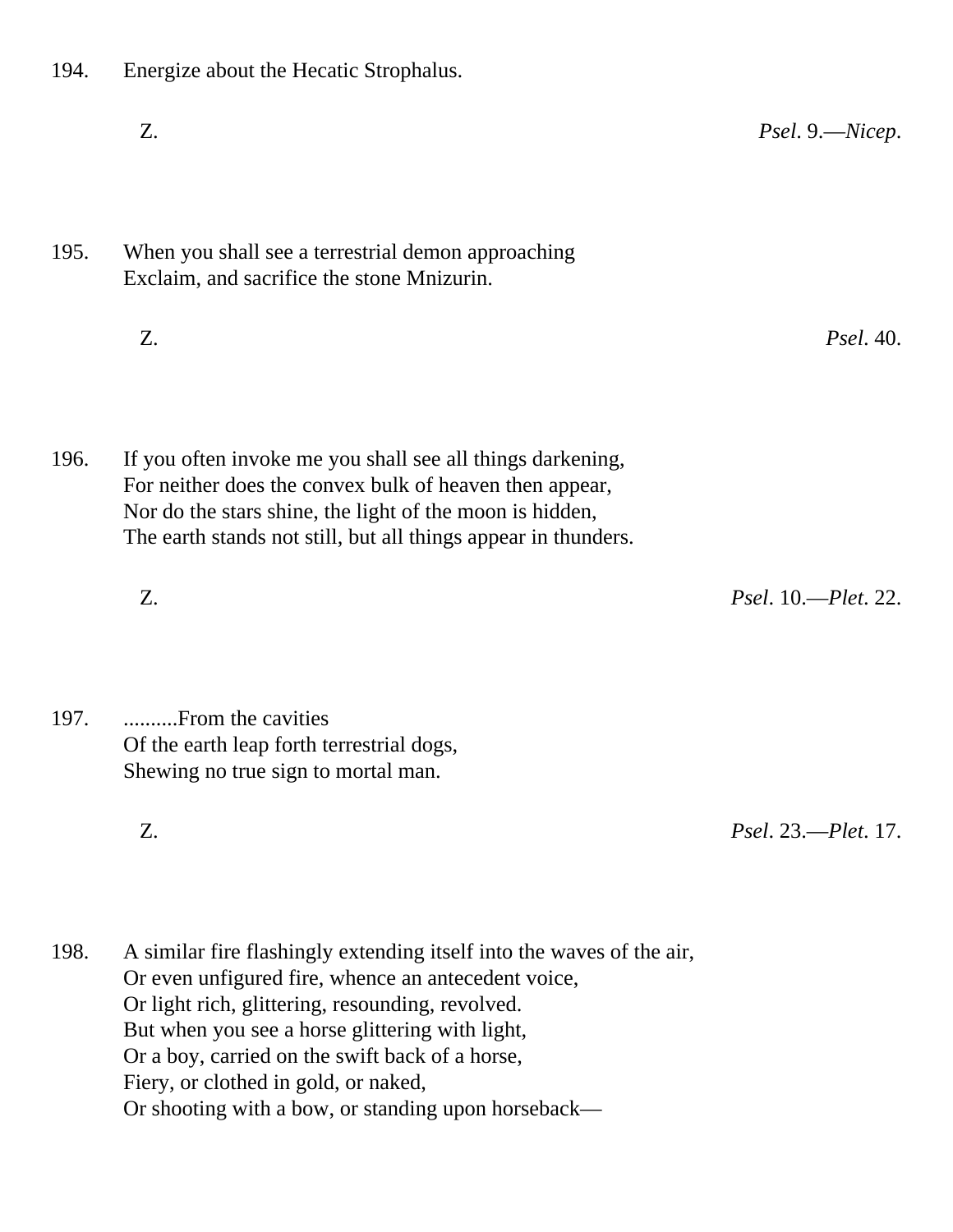199. When you behold a sacred fire without form Shining flashingly through the depths of the whole world Hear the voice of fire.

Z. *Psel*. 14.—*Plet*. 25.

#### [Next](file:///I:/Storage/For FIAOF/OK/SECTION 1/Chaldean Oracles/af09.htm)

#### **Footnotes**

<span id="page-39-0"></span>[1](#page-0-0) Mr. Taylor in his collection of the oracles (Class. Journ. No. 22.) has arranged them under the following heads. I. The oracles which he conjectures may be ascribed to Zoroaster himself. This division includes the collection of Psellus, and in this collection are marked Z. as in the 8th. II. Oracles delivered by Theurgists under the reign of Marcus Antoninus. These relate to the Intelligible and Intellectual orders: and are here distinguished by a T as in the 4th. III. Oracles delivered either by the Theurgists or by Zoroaster, here marked Z or T. as in the 2nd. The rest he has placed together as uncertain or imperfect in their meaning; to which he has subjoined a few from the Treatise of Lydus de Mensibus. We are also indebted to Mr. Taylor for the references to the authors from whom the collection was originally made, and for the addition of several oracles hitherto unnoticed: the latter are distinguished by the letters *Tay*. after the reference, as in the 2nd oracle.

<span id="page-39-1"></span>[2](#page-0-1) Eusebius attributes this to the Persian Zoroaster. I have added it to the collection.

<span id="page-39-3"></span><span id="page-39-2"></span>[3](#page-0-2) Lobeck seems to be of opinion that neither this nor the one next following have any claim to be inserted.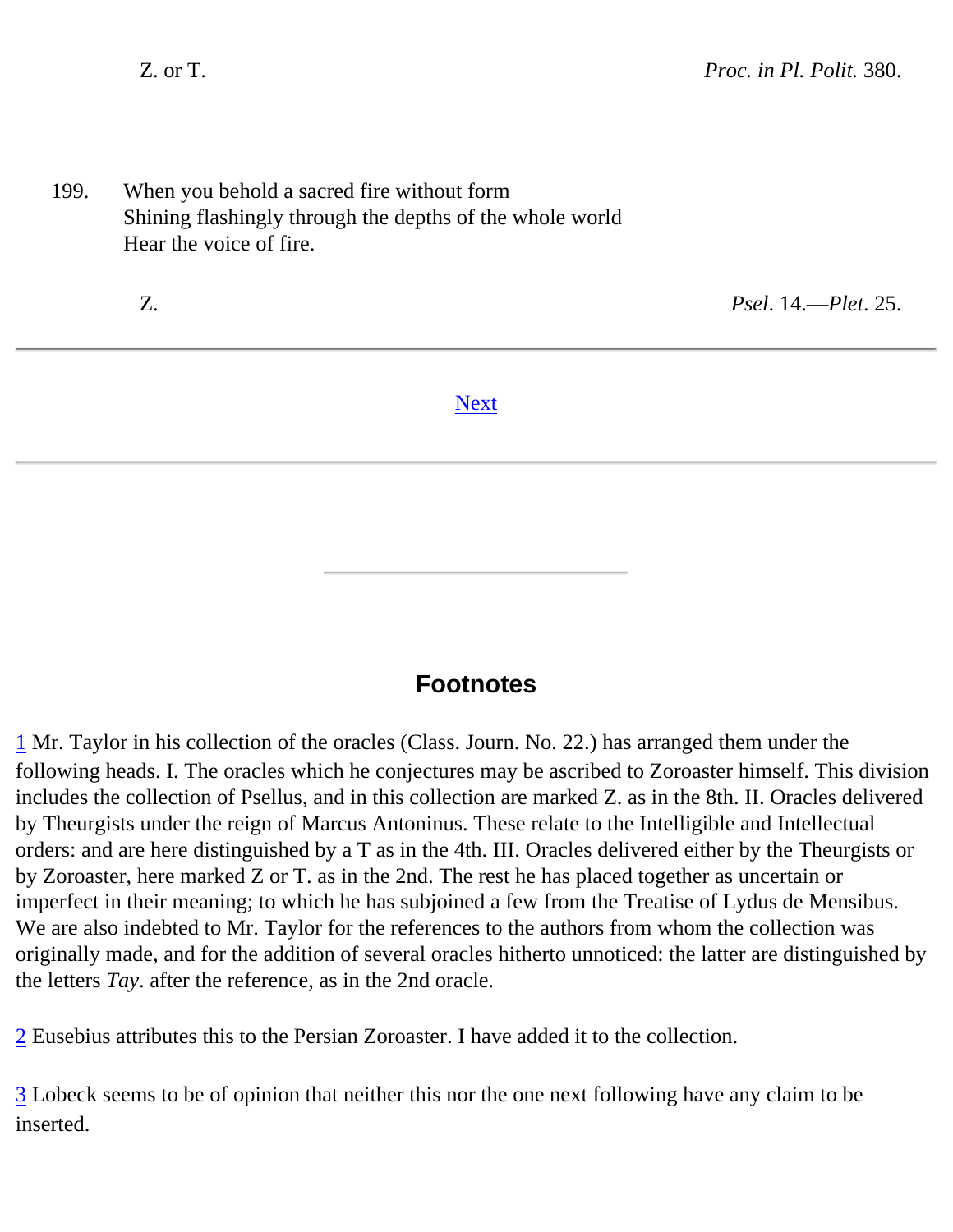[4](#page-0-2) χϑ•νος, Time Tay.—Qy. Κρ•νος. The latter Platonists continually substitute Χρ•νος for Κϑ•νος.

<span id="page-40-0"></span>[5](#page-1-0) The Gnostics used the word Æon itself for their different celestial orders. See also Sanchoniatho. p. 4.

<span id="page-40-1"></span>[6](#page-5-0) What the Pythagoreans signify by Monad, Duad, and Triad—or Plato by Bound, Infinite, or Mixed; or we in the former part of this work, by The One, The Many, and The United; that the oracles of the Gods intend by Hyparxis, Power, and Energy.—*Dam. de Prin.*—*Tay*.

<span id="page-40-2"></span>[7](#page-7-0) The whole of the following division is a system grafted upon the Platonic doctrine of Ideas. It is composed of six different orders, called Triads, or each consisting of three Triads, which have different names in the respective theologies of the Modern Platonists, and of those who assumed the title of Chaldæans. Both regarded the first Cause as the One and the Good; from whom proceeded in succession the three first orders which were all Ineffable and Superessential.

<span id="page-40-3"></span>[8](#page-8-0) I. The first Order is the *Intelligible Triad* of the Platonists, but Psellus says it was venerated among the Chaldæans as a *certain Paternal Profundity*, containing three triads, each consisting of Father, Power and Intellect.

<span id="page-40-4"></span>[9](#page-10-0) II. The second order of the Platonists was the *Intelligible and at the same time Intellectual Triad*. Among the Chaldæans it consisted of the *Iynges, Syonches and Teletarchæ*.

<span id="page-40-5"></span>[10](#page-12-0) III. The *Intellectual Triad* of later Platonists corresponds with the *Fountains or Fontal Fathers* of the Chaldæans.

<span id="page-40-6"></span>[11](#page-13-0) The last of the Intellectual Triad was the Demiurgus, from whom proceeded the Effable and Essential orders including all sorts of Dæmons. They are according to the respective systems—

| OF THE PLATONISTS. OF THE CHALDEANS.      |                |
|-------------------------------------------|----------------|
| IV. The Supermundane. IV. The Principles. |                |
| V. The Liberated.                         | V. The Azonic. |
| VI. The Mundane.                          | VI. The Zonic. |

<span id="page-40-7"></span>The Demiurgus was the fabricator of the world, and held the same relative position to the three succeeding essential orders as did the first cause to the three preceding or superessential orders.